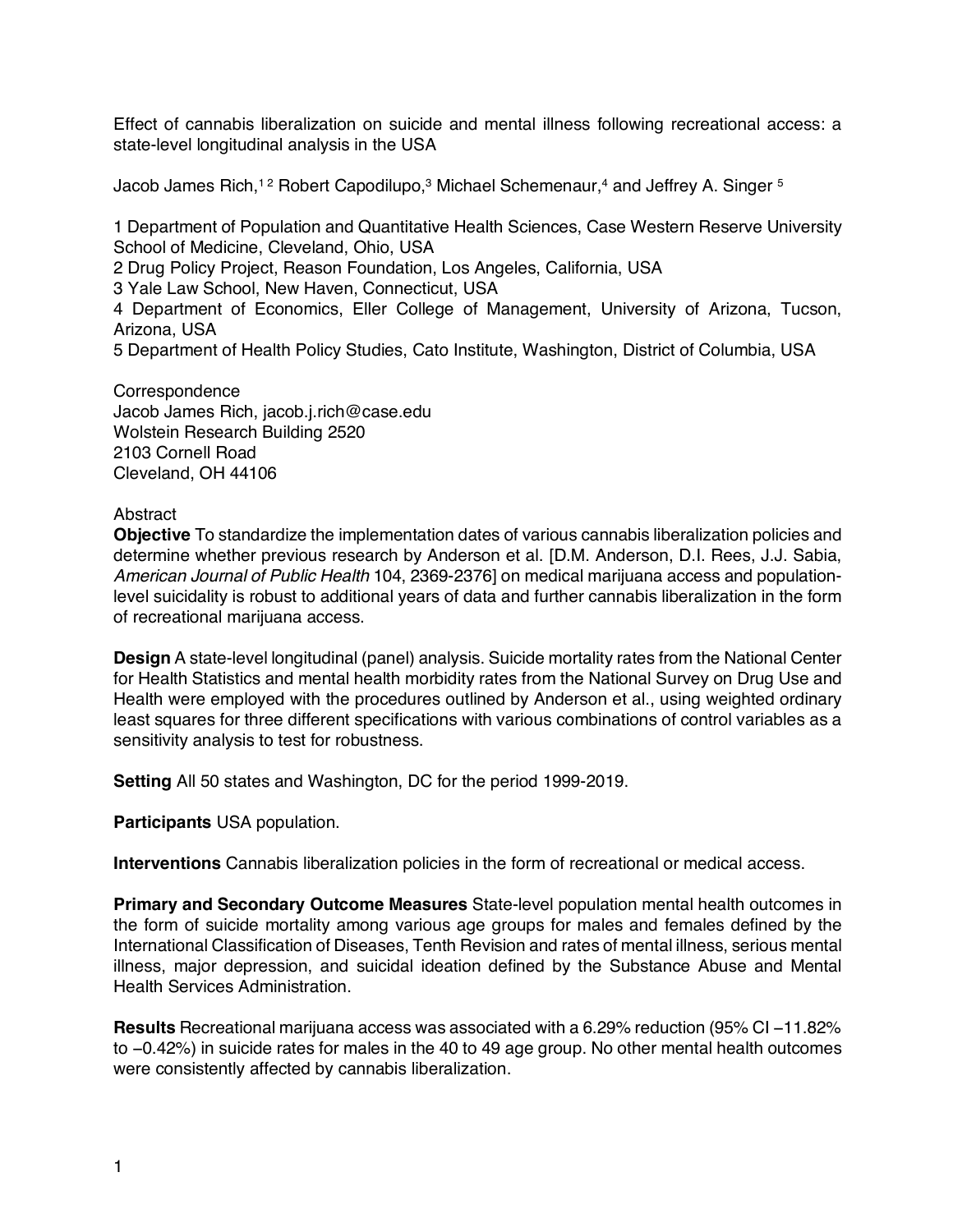**Conclusions** Adverse mental health outcomes do not follow cannabis liberalization at the state level, confirming the findings of Anderson et al. In addition, there is evidence that recreational marijuana access reduces suicide rates for middle-aged males.

### **Strengths and limitations of this study**

- Cannabis liberalization policies, which vary greatly throughout the literature, are explicitly defined and corrected from previous studies.
- SAMHSA suppresses state-level geographical information for individual-level responses in the NSDUH and the analysis relied on population averages for a small number of age groups published in the NSDUH State Prevalence Estimates, which did not allow us to evaluate gender differences for mental health outcomes.
- The reliability of NSDUH and suicide data to estimate true population rates is highly debated.
- Population-level analyses of longitudinal data can be evaluated with multiple accepted methods from the medical literature and it is not clear whether weighted ordinary least squares is the most appropriate approach for this type of analysis.

### **Funding statement**

This research received no specific grant from any funding agency in the public, commercial, or not-for-profit sectors.

## **Competing interests statement**

Reason Foundation is a  $501(c)(3)$  nonprofit organization completely supported by voluntary contributions from individuals, foundations, corporations, and the sale of its publications. Reason Foundation's general support includes contributions from marijuana manufacturers, which account for less than one percent of its annual budget.

### **Data sharing statement**

Most data relevant to the study are included as supplementary information. Mortality rates calculated from death counts of less than 10 deaths for any region are suppressed and may require special permissions for access.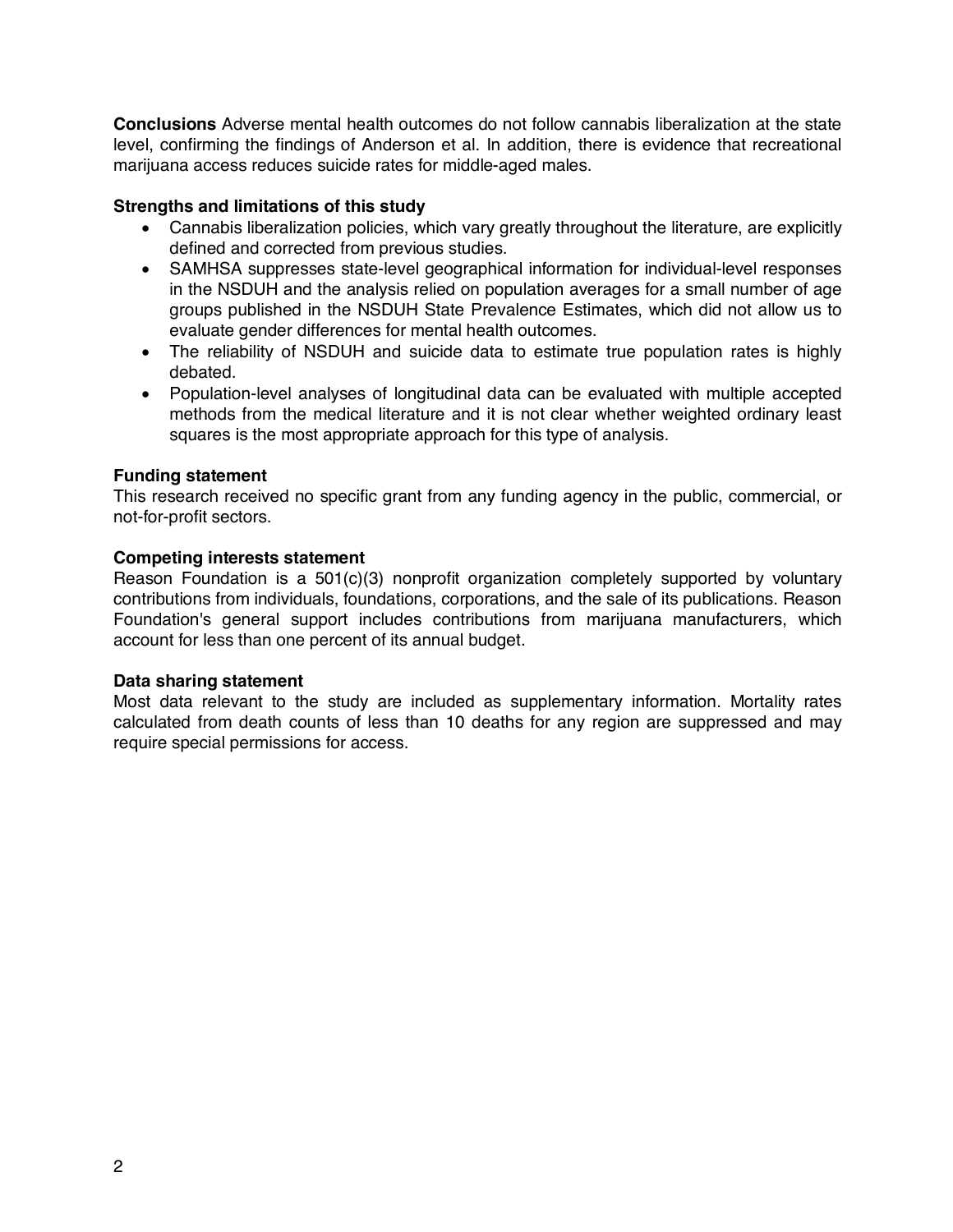# **Effect of cannabis liberalization on suicide and mental illness following recreational access: a state-level longitudinal analysis in the USA**

Jacob James Rich, MA; Robert Capodilupo, MPhil; Michael Schemenaur, MA; and Jeffrey A. Singer, MD

#### **INTRODUCTION**

In the USA 19 states and the District of Columbia have regulated marijuana for recreational use, while medical marijuana flower is available in 35 states. Cannabis liberalization has gained evolving support towards full legalization, with 60% of American adults now supporting recreational legalization and 91% supporting medical legalization. [1] In October 2018, Canada became the first G7 country to federally legalize marijuana for recreational use, and the same month Mexico's Supreme Court ruled marijuana prohibition unconstitutional, compelling the legislature to pass a marijuana legalization bill. [2] With unprecedented support for cannabis legalization in the USA, legislation to that effect is now being considered in the  $117<sup>th</sup>$  Congress, [3] where policymakers are weighing the public health implications of increasing access to a psychoactive substance that could lead to substance use disorder.

As cannabis use has gained popularity in the USA over the past couple of decades, [4] global health researchers have increasingly investigated potential adverse outcomes. A 2008 analysis of 2033 participants in the Young in Norway longitudinal study concluded "exposure to marijuana by itself does not lead to depression but that it may be associated with later suicidal thoughts and attempts." [5] This study joined 13 other longitudinal studies in a 2014 systematic review, which found depressive disorders may be associated with heavy marijuana use. [6] A 2015 study using community-based samples from the Australian Twin Registry found a modest association of marijuana use with suicidal thoughts and attempts, concluding that the association between suicidal thoughts and behavior with marijuana use disorder requires further study. [7] This research was followed by a 2017 retrospective study of discordant twins, which found suicidal thoughts and major depressive disorders were associated with marijuana use and not solely attributable to predisposing factors, [8] confirming similar findings ten years earlier. [9] In 2020, an evaluation of the National Health and Nutrition Examination Survey found that people reporting depression tend to use marijuana at higher rates. [10]

However, there is conflicting evidence in the literature that disputes negative mental health outcomes from cannabis liberalization. In particular, a 2014 regression analysis of state-level data from the National Vital Statistics System (NVSS) Mortality Detail Files from 1990-2007 by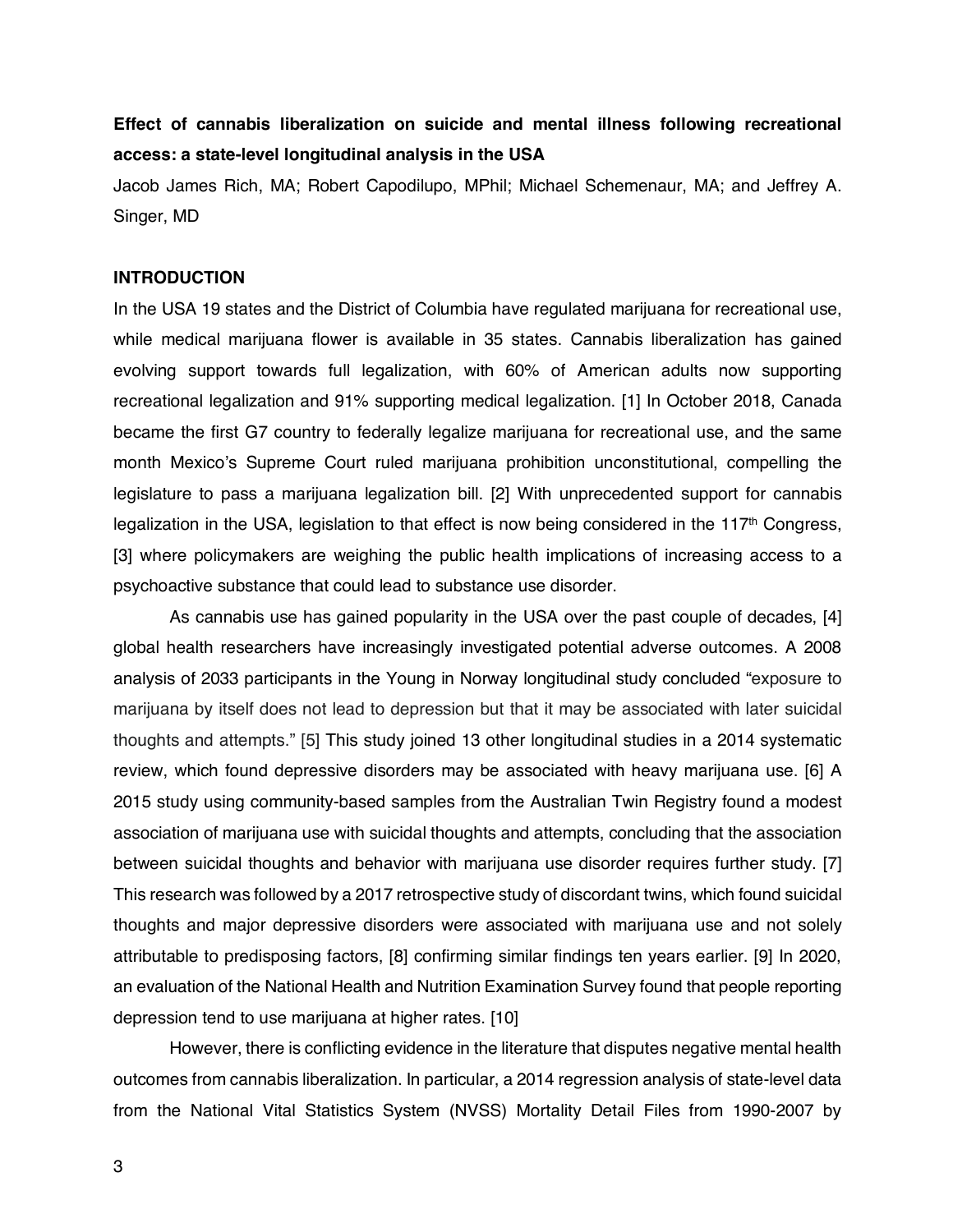Anderson et al. found no general association between medical marijuana legalization and suicide rates, but found 10.8% and 9.4% reductions in the suicide rates in males age 20 to 29 and 30 to 39 in the USA, respectively. [11] Later studies employing difference-in-differences and synthetic control methods on similar data also found modest negative associations between medical marijuana access and suicide in young men. [12] [13] In addition, a 2018 evaluation of 465 male and 444 female patients from the Genetics of Opioid Addiction (GENOA) and Determinants of Suicidal Behavior: Conventional and Emergent Risk (DISCOVER) studies found no correlation between suicidal behavior and heavy marijuana use in male or female patients with psychiatric disorders. [14] With the mental health outcomes from marijuana use contested by much of the literature, policymakers would benefit from research investigating the population health effects following increased access to recreational marijuana.

Marijuana use and mental health status are tracked and published by the Substance Abuse and Mental Health Services Administration (SAMHSA). In 2019, about 48.2 million people (or 17.5 percent of the population above the age of 12) consumed marijuana at least once that year in the USA—a historic high. Of those marijuana users, 3.5 million initiated marijuana use for the first time. Marijuana use has been increasing every year since Colorado and Washington voted to legalize marijuana in 2012, a year in which 12.9 percent of the national population reported marijuana use during the past year. [15] Marijuana use in the USA, after reaching an alltime low in 1992, trended slightly upward until 2007, and has steadily increased at a higher rate through 2019. [16] [17]

Reports of major depressive episodes have increased since 2010, while serious thoughts of suicide and severe mental illness have increased each year since those questions were included in the survey beginning in 2008. [4] In addition, suicide rates in the USA have steadily increased from an all-time low in 1999 towards an all-time high in 2018. [18] In 2019, the suicide rate in the USA dropped for the first time in 20 years and dropped 5.6% further in 2020 despite the COVID-19 pandemic. [19] With population-level mental health outcomes deteriorating during a period of increasing regular cannabis use, the American Medical Association continues to oppose cannabis legalization for both medical and recreational purposes. [20] But with increasing evidence of marijuana's medicinal benefits, and with its growing popularity as a recreational drug, it is necessary to definitively answer whether adverse population health outcomes predictively follow liberalization efforts.

In the years since Anderson et al. reviewed data from 1990-2007, the advent of recreational marijuana laws has provided unprecedented access to cannabis. Previous research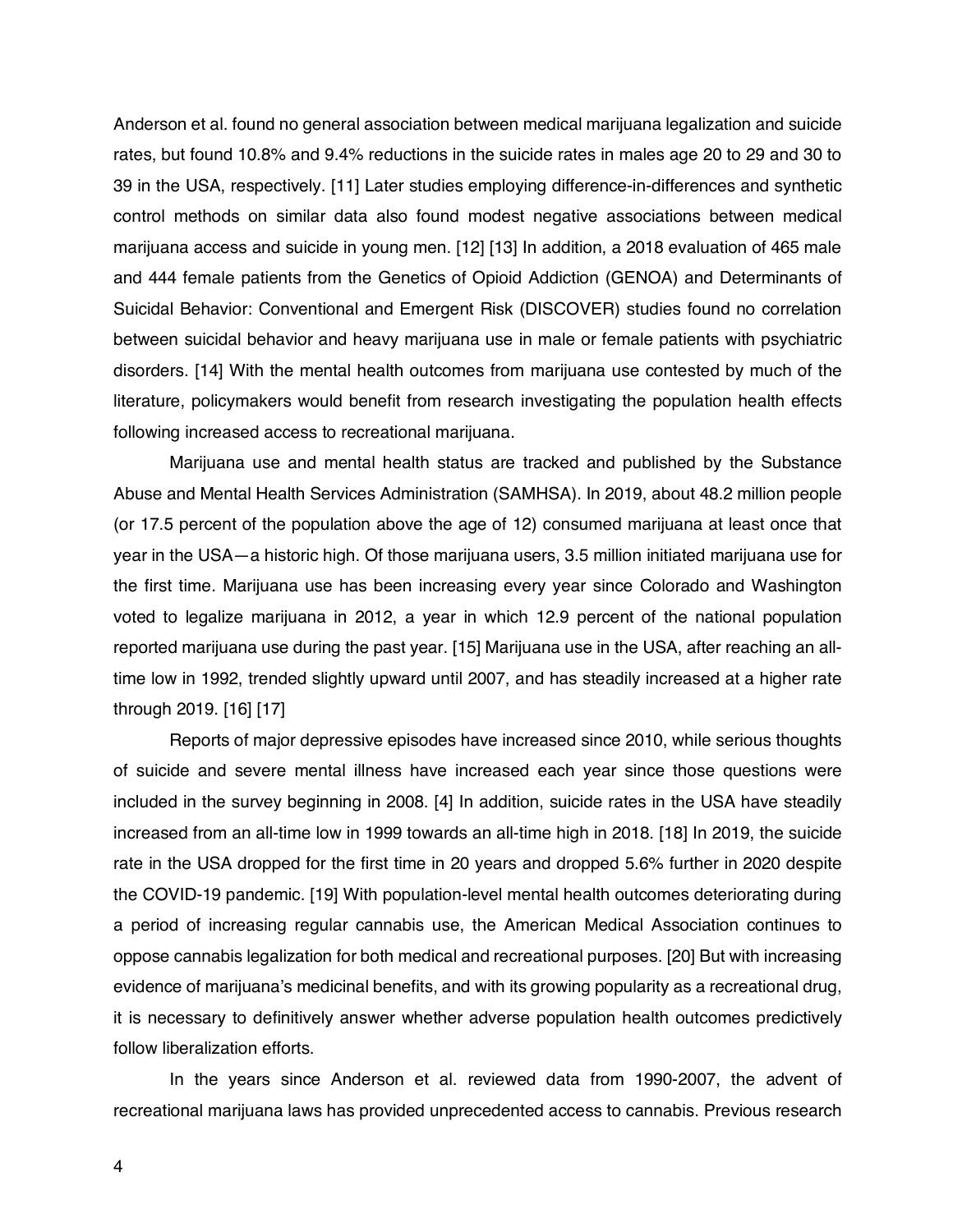has attempted to measure the consequences of new cannabis liberalization efforts, [21] [22] [23] [24] [25] [26] [27] [28] but there are major disparities in the policy implementation dates among these studies. Recent research has confirmed that suicidal behaviors and other adverse mental health outcomes are correlated with marijuana use disorder (MUD), [29] [30] which can be exacerbated by increasing access to cannabis, [31] but these correlations are also prevalent with other substance use disorders. [17] With marijuana use disorder rates stable since 2002, it is not clear that increasing rates of cannabis consumption through liberalization efforts are leading to adverse population-level mental health outcomes. [4] Significant gaps remain in the knowledge of the potential harms and benefits of cannabis use, and the effects these laws have on various facets of mental illness are a fertile topic for new research. [32]

#### **METHODS**

#### **Settings, participants, procedures**

We focused our analysis on state-level mortality data from the National Center for Health Statistics (NCHS) for the period 1999 through 2019 and mental health morbidity rates from the National Survey on Drug Use and Health (NSDUH) for various subsets of the total period based on the duration of each question. All coroners and medical examiners in the USA reported cause-ofdeath as defined by the International Classification of Disease, Tenth Revision (ICD-10) to the Centers for Disease Control and Prevention during this period, which were deidentified and published on the Wide-ranging ONline Data for Epidemiologic Research (WONDER) database. For the mental illness data, SAMHSA interviews a target sample size of 67,500 populationrepresentative individuals annually with various questions to estimate rates of drug use and mental health morbidities, which are deidentified to be published as individual responses with no geographical identifiers and as variously defined aggregate rates at the state level.

#### **Measures**

#### *Suicide mortality and mental illness morbidity*

Our main outcome of interest was the per capita state-level suicide mortality rate (X60-X84, Y87.0, and U03 intentional self-harm) per 100000 people among the total population, males, females, and both sexes separately for the age groups 15-19, 20-29, 30-39, 40-49, 50-59, and 60 and above. The secondary outcome of interest was mental health morbidity, which we defined as the percentages of the population that reported "serious thoughts of suicide in the past year", "any mental illness in the past year", and "serious mental illness in the past year" for the age groups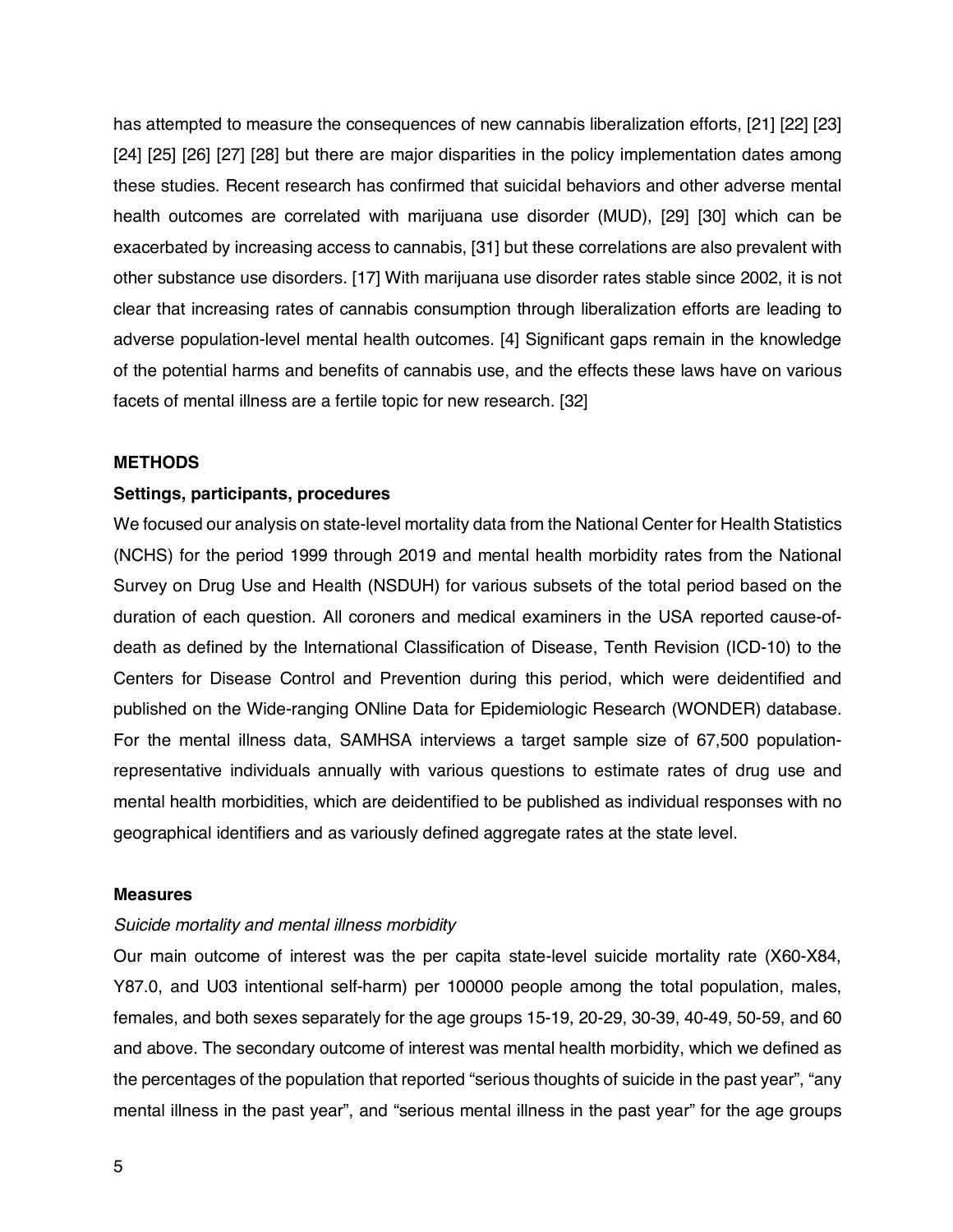18-25, 18 and up, and 26 and up (2009 through 2019); and the percentages of the population that reported they "had at least one major depressive episode in the past year" for the age groups 12- 17, 18-25, 18 and up, and 26 and up (2006 through 2019). All cohorts are dynamic, with individuals exiting and entering various age groups each year.

#### *Policy variables*

Our main exposure of interest takes the form of a cannabis liberalization vector in the form of two indicator variables for recreational and medical marijuana access at the state level. We also control for marijuana decriminalization in the covariates. Because there are major discrepancies for when marijuana policies went into effect in the medical literature, [33] we reviewed and contrasted the dates from previous studies and government resources, which we detail in the Appendix. Incorrect dates were often used in earlier studies and are now endemic throughout the literature. For example, multiple studies list Maryland as becoming a medical marijuana access state as early as October 2003, [31] [34] [35] [36] [23] [37] [38] [39] [40] when the "Darrell Putman Compassionate Use Act" removed the possibility of a jail sentence for marijuana possession if the defendant had a doctor's note, but did not otherwise protect medical marijuana patients from criminal prosecution. Additionally, some studies previously listed Alabama or Louisiana as medical marijuana states, [41] [42] [40] [43] when "Leni's Law" in Alabama only decriminalized cannabidiol with low levels of tetrahydrocannabinol (THC) and Louisiana did not allow access to dry marijuana flower until August 1, 2021.

Due to variations in regulations that cause large disparities in the proliferation of medicinal and recreational dispensaries across states, we define the effective indicator date as the day when a typical adult reasonably complying with the new state law would not expect to be arrested for possessing marijuana for personal consumption. Additionally, we only evaluate medical marijuana laws that allow for the possession of "smokable" dry cannabis flower that contains THC and can cause euphoric effects.

Marijuana decriminalization laws are defined as the absence of jail time for a first-time offense for possessing up to approximately an ounce of dried cannabis, while recreational marijuana access laws are defined as the protection from all penalties for approximately the same amount of marijuana. For decriminalization and recreational access, quantifying these definitions has been clear since Oregon became the first state to decriminalize marijuana in 1973. In *State v. Twilleager*, [44] the defendant of a marijuana charge in Oregon conceded that he had committed the crime of cultivating marijuana on July 21, 1973, prior to the October 5, 1973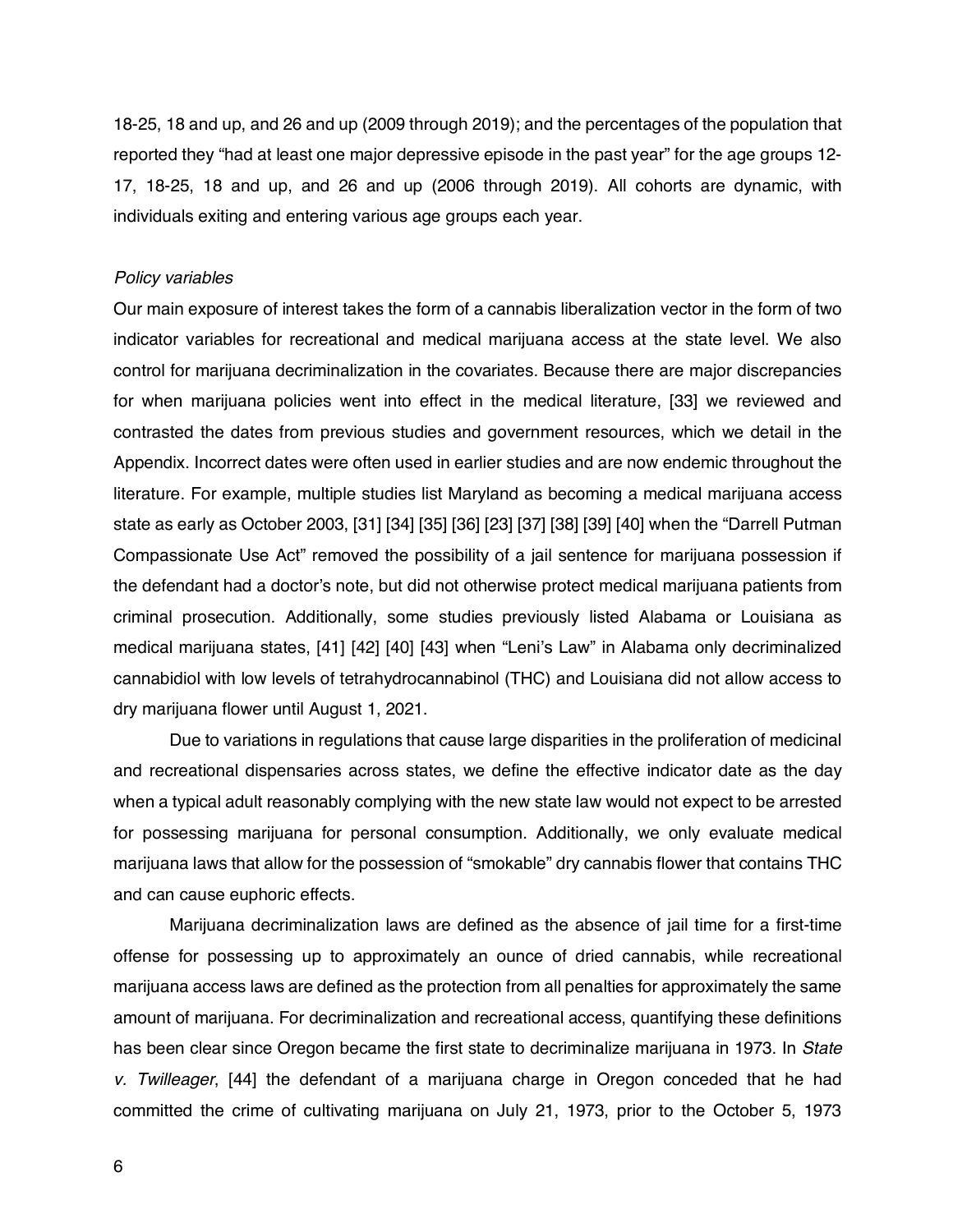effective date of a "decriminalization" amendment that reduced the punishment for the first-time offense of such a crime to a \$100 fine. He argued that his 6-month jail sentence was "excessive and beyond the jurisdiction of the Court", since his sentencing took place on January 3, 1974 and after the amendment's effective date. However, his appeal was struck down when the court cited *Bradley v. United States*, [45] where the Supreme Court affirmed a minimum punishment of 5 years in prison for the conviction of a federal drug charge sentenced on May 6, 1971, when the law was amended five days earlier to remove such a minimum sentence on May 1, 1971. The case has set a precedent that marijuana users should not expect relaxed sentencing from any liberalization policy unless they are charged after the new law's official effective date.

Medical marijuana access often requires the implementation of a registry, and laws can take effect long before any state resident can expect protection from the previous penalties. For most states, we define the effective date as the day when residents can apply to join the registry, since the laws often explicitly state that one must be registered in order to avoid prosecution for marijuana possession. But this approach does not apply to all jurisdictions, especially in states that legalized marijuana in earlier years and did not make protection contingent on registration, but just a simple doctor's note. However, some states allowed for the possession of medical marijuana before the legislated database was established, like Massachusetts where Chapter 369 of the 2012 Acts reads "Until the approval of final regulations, written certification by a physician shall constitute a registration card for a qualifying patient." States also sometimes allowed for those who possessed registration cards from other states to possess marijuana before implementing their own databases, and if this option was available to state residents, we defined the indicator date as the day that policy was effective. This is in contrast to states like South Dakota, which only allowed residents from other states with medical marijuana cards to possess cannabis while it was establishing its own marijuana patient registration system.

Because federal law always supersedes state law in the USA, marijuana is technically illegal in the entire United States and law enforcement has the authority to prosecute many marijuana-related crimes regardless of location, such as simultaneous firearm and marijuana possession. However, liberalization efforts have directed many state and local officers to tolerate state-regulated marijuana industries that are federally illegal. The indicator variables take the value of 1 for every full year of enactment and for the first year assume a value between 0 and 1 equal to the proportion of days the policies were effective. Since medical marijuana access and decriminalization are lesser forms of full recreational marijuana access, those indicator variable values equal the recreational marijuana values if they were not previously enacted.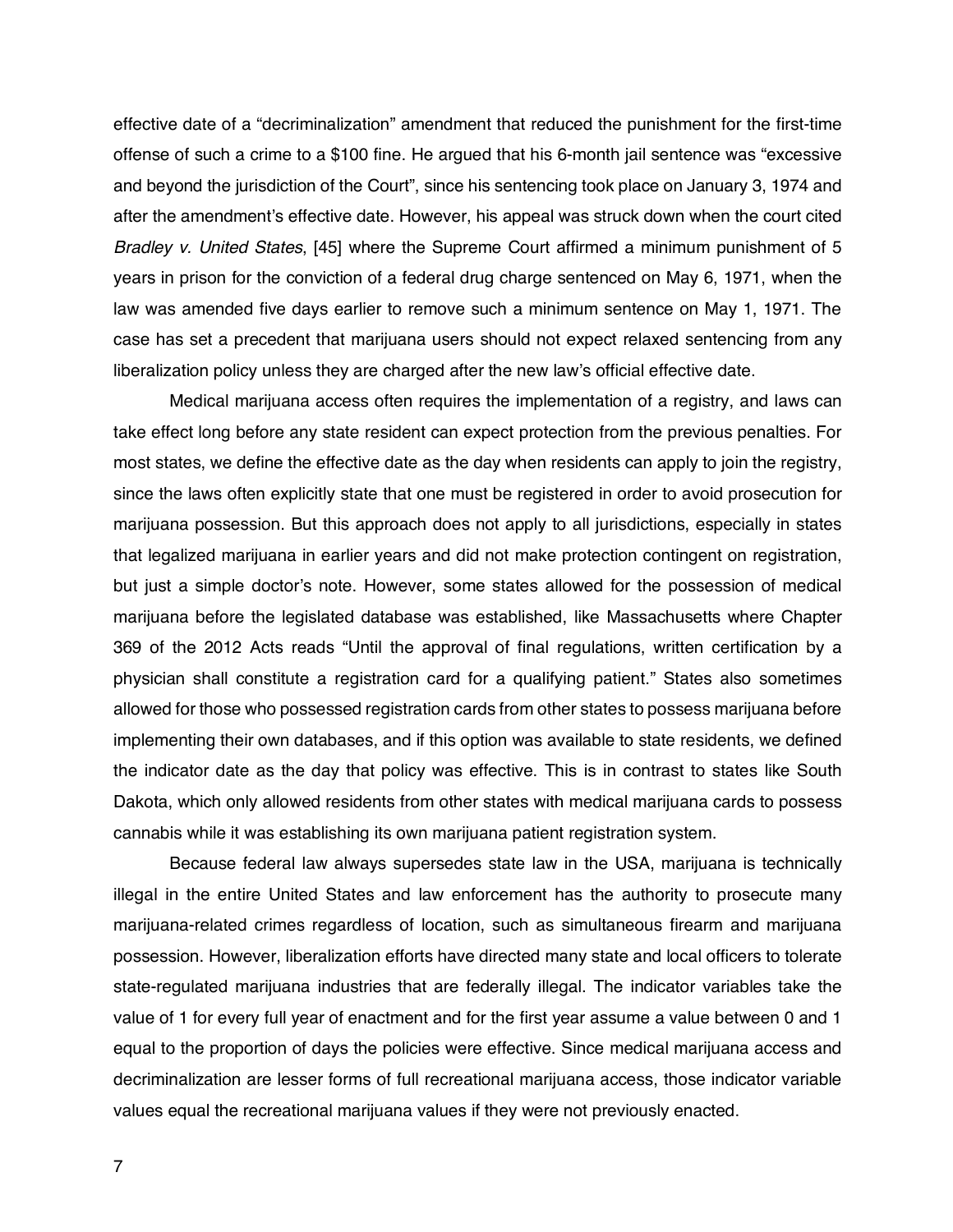#### *Demographic covariates*

In harmony with Anderson et al., we control for observable state-level characteristics the literature considers risk factors for suicide: marijuana decriminalization laws, unemployment rates, income per capita, beer excise taxes, and ethanol consumed per capita for the population above the age of 21. Also following Anderson et al., we attempt to control for unobserved factors with indicator variables for time effects, fixed effects, and state-specific linear time trends.

Since previous studies suggest stricter alcohol policies can reduce suicides, [46, 47, 48, 49] Anderson et al. controlled for whether a 0.08 blood-alcohol-content (BAC) law was in effect, whether a zero-tolerance drunk-driving law was in effect, and for the beer excise tax. We removed the controls for BAC laws because every state had implemented a 0.08 BAC limit for our entire period, except for Utah, which implemented a 0.05 limit December 25, 2018. Additionally, we removed indicators for zero-tolerance drunk-driving laws because every state had implemented such restrictions by 2001. [50, 51] We argue those variables ultimately attempted to capture state government interventions that reduce alcohol use, which is why we added a measurement for per capita ethanol consumption to Anderson et al.'s original model.

Unemployment rates are retrieved from the Bureau of Labor Statistics (BLS), income per capita in 2019 dollars from the Bureau of Economic Analysis (BEA), beer excise tax figures from the Tax Policy Center at the Urban Institute and Brookings Institution, and ethanol consumed per capita for the population age 21 and older from the National Institute on Alcohol Abuse and Alcoholism (NIAAA) Surveillance Reports. Rates of reported marijuana use in the past month from the NSDUH are also used to plot changes in marijuana consumption following liberalization.

#### **Statistical Analysis**

Employing the same techniques as Anderson et al., we used population-weighted ordinary least squares (OLS) regressions to conduct a state-level longitudinal (panel) analysis for various subsets of up to 1071 state-years to estimate the effect a recreational and medical marijuana access vector had on the outcome groups. To test the robustness of our findings, we follow Anderson et al. and employ a sensitivity analysis involving three separate specifications for each dependent variable: first only adjusting for state and year effects; then adjusting for state effects, year effects, and covariates; and finally adjusting for state effects, year effects, covariates, and state-specific linear time trends in the most rigorous model. We also corrected standard errors by clustering at the state level for all specifications. Additionally, we followed Anderson et al. by taking the natural log transform of the dependent variables. Because the dependent variables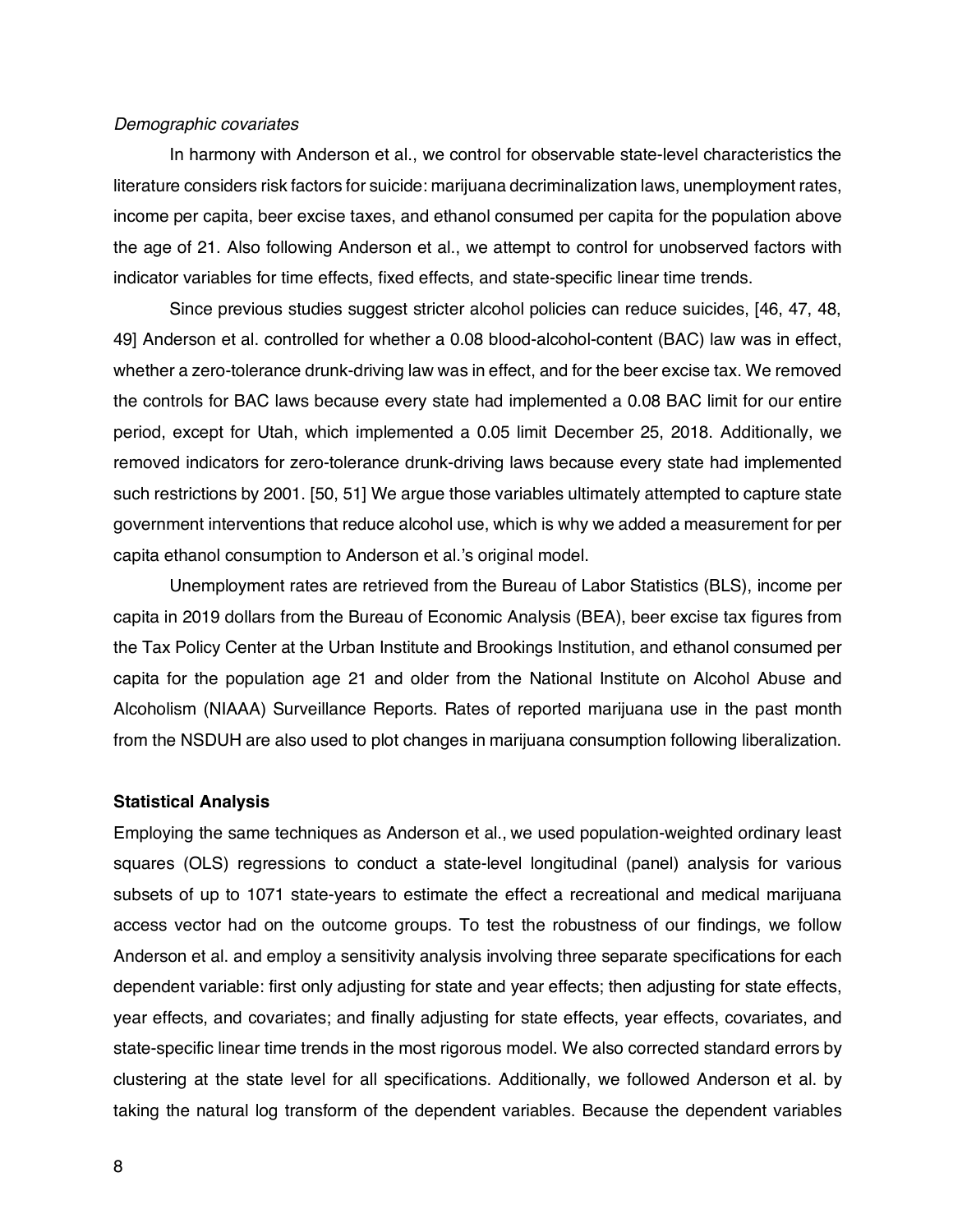were logged, the estimates can be transformed into percentages by exponentiating, subtracting 1, and multiplying by 100. Since the log of zero is undefined, we dropped all observations of zero suicides. If the coefficients for the marijuana law indicators remain directionally stable and significant for all regression specifications at the  $P < 0.05$  level with confidence intervals that do not include zero, there is evidence that a predictive relationship exists between cannabis liberalization and the mental health outcome variables, and we report the transformed estimates from the most rigorous specification. [52, 53]

#### **RESULTS**

Table 1 presents the dates that various marijuana laws went into effect as of the publication of this paper. Due to delays that are common among states moving to liberalize marijuana, we didn't include dates for states that have scheduled to liberalize marijuana in the future, like Alabama and South Dakota. Figures 1 and 2 use the recreational marijuana access law dates to plot the rate of reported marijuana use in the past month over the year of law change, graphing marijuana use for ages 12 to 17 and 18 and up for the eight jurisdictions that had provided recreational marijuana access for at least three years by 2019 (Alaska, California, Colorado, District of Columbia, Maine, Massachusetts, Oregon, and Washington). Reviewing the slopes of the two OLS trend lines for the seven liberalizing states and Washington, DC, both adults and teens were reporting rising rates of monthly marijuana use leading up to the effective dates of the recreational access laws. After recreational access went into effect, monthly marijuana use significantly accelerated among adults, increasing 1.75% on average a year. This stands in stark contrast to marijuana use among teens, which modestly dropped 0.002% on average a year following recreational marijuana access.

Table 2 presents the main regression results measuring the effect marijuana liberalization had on the mental health outcomes, without transforming the estimates into percentages. The only outcome that passed each of the three robustness check specifications was a 6.29% reduction (95% CI −11.82% to −0.42%) in the suicide rate for males age 40 to 49 following recreational marijuana access. No other mental health outcomes were consistently affected by cannabis liberalization.

Figures 3-7 use the recreational marijuana access law dates again to plot the average suicide rates among the statistically-significant males age 40 to 49 cohort, the general populations for each gender, and the age 15 to 19 cohorts for each gender before and after recreational marijuana laws took effect in the eight liberalizing states. Reviewing the slopes of both age groups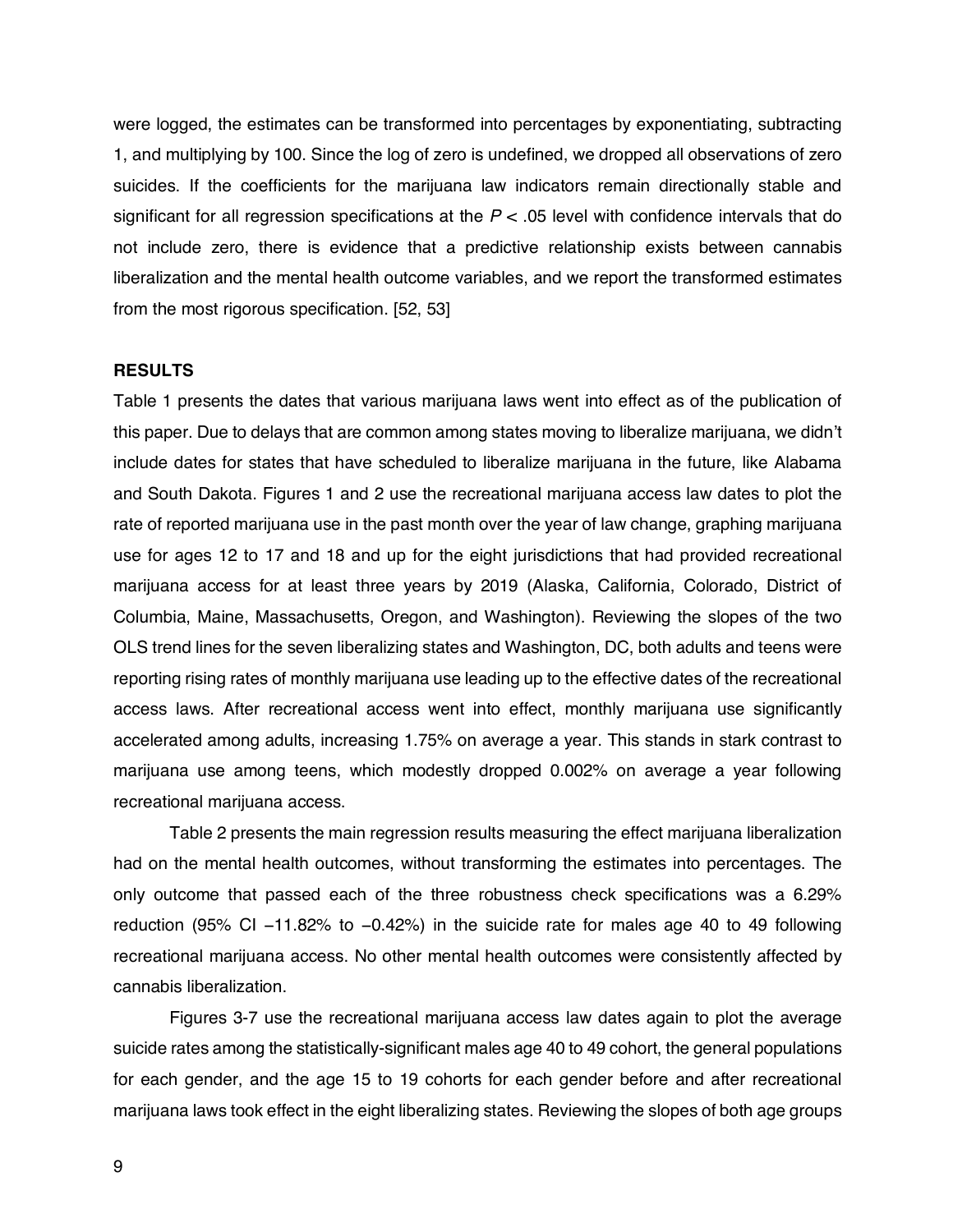before liberalization, males age 40 to 49 were experiencing an average increase of 0.83 suicides per 100000 people a year, while following the effective date of the recreational marijuana access laws, the average increase of suicides among males age 40 to 49 dropped to 0.33 per 100000 people a year. Among the general populations for both genders, suicide rates modestly increased following recreational marijuana access. However, suicide rate slopes for the teen populations age 15 to 19 for both genders dropped following recreational marijuana access. Females age 15 to 19 experienced an average increase of 0.96 suicides per 100000 people a year before recreational access, which become an average decrease of 0.74 suicides per 100000 people a year following recreational access. Similarly, males age 15 to 19 experienced an average increase of 2.31 suicides per 100000 people a year before recreational access, which dropped to an average increase of 0.23 suicides per 100000 people a year following recreational access. In general, suicide rates in states with recreational marijuana access tend to increase at lower rates relative to other non-liberalizing states. [54]

#### **DISCUSSION**

Despite suicide rates reaching unprecedented levels across the country, suicides have decreased for some demographics following recreational marijuana access. Our analysis finds strong evidence that recreational marijuana laws reduce suicide rates for men age 40 to 49. Interestingly, Anderson et al. found that medical marijuana legalization led to 10.8% (95% CI −17.1% to −3.7%) and 9.4% (95% CI −16.1% to −2.4%) drops in the suicide rates for males in the 20 to 29 and 30 to 39 age groups, respectively, many of whom would now be in this study's males age 40 to 49 cohort. This population is now older because the most recent data from the previous study were published 12 years before our latest observations. Given that the confidence intervals of our statistically significant male cohort overlap the estimates from both statistically-significant male cohorts evaluated by Anderson et al., we conclude that the original study's model is robust to new developments in marijuana policy and additional years of data. Our study also supports recent research by Anderson et al. (2021) observing that average marijuana use among teens might modestly drop following recreational marijuana access laws. [55] Although the reasons for this are not clear, this development may be due to the proliferation of marijuana dispensaries in states that allow recreational access to marijuana, which may reduce the number of black-market drug dealers who are willing to sell psychoactive substances to children who are still experiencing major cognitive developments. However, without public access to state-level NSDUH estimates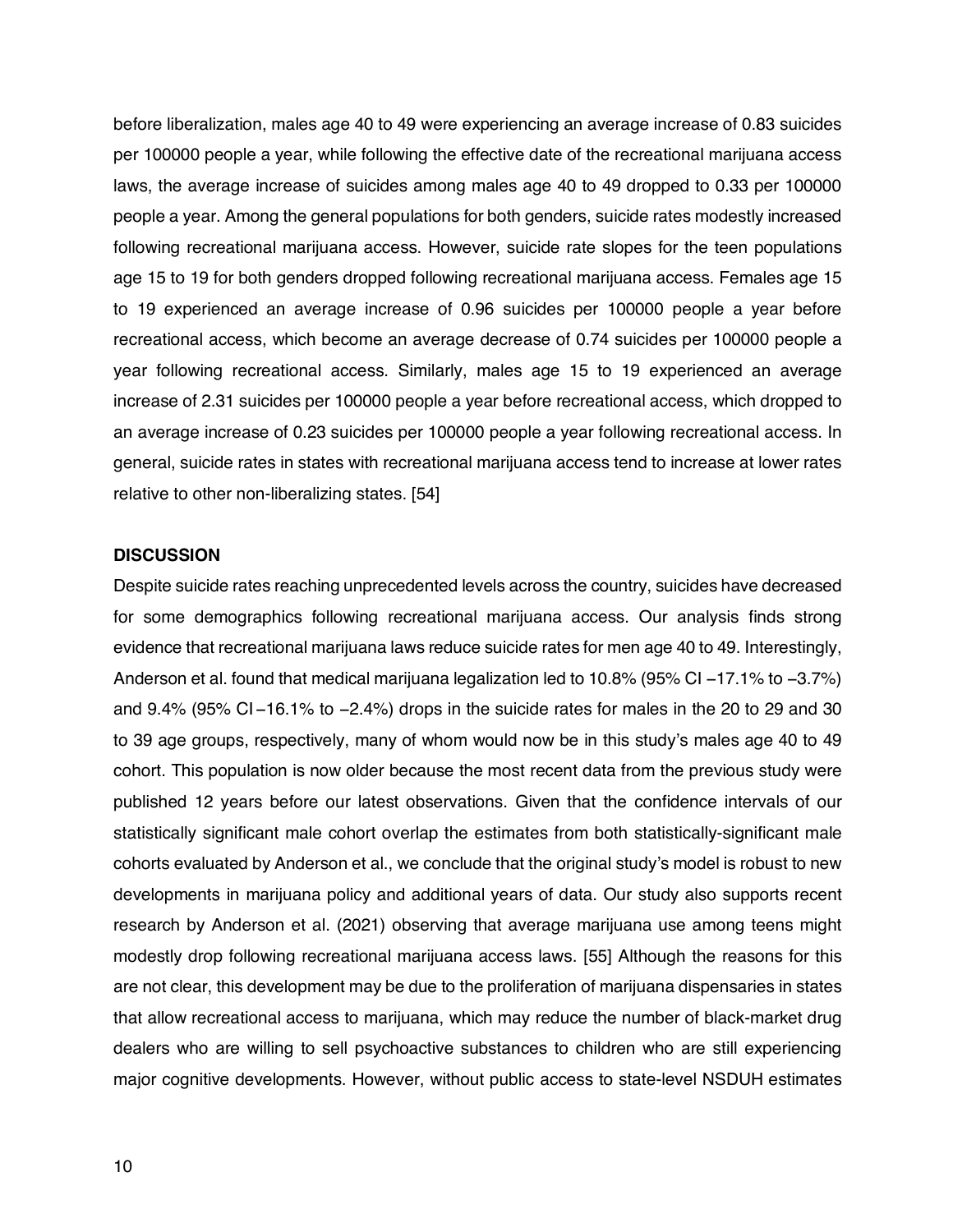of marijuana use that distinguish between genders, it is difficult to determine whether changes in marijuana use mediate decreasing rates of suicide among teen males and females.

Moreover, we find that marijuana liberalization in general does not lead to undesirable outcomes for any age group or gender at the population-level, despite correlations between marijuana use disorder (MUD) and mental illness at the individual-level. [29] Nonetheless, there is no evidence that the liberalization of marijuana is leading to higher rates of suicide or mental illness in the USA.

#### **Limitations**

SAMHSA suppresses state-level geographical information for individual-level responses in the NSDUH because of privacy concerns. Due to the limitations of public NSDUH data, it is not possible to utilize geographical controls for individual responses to compare our population-level results to potential individual-level analyses. In addition, our mental illness analysis relied on population averages for a small number of age groups published in the NSDUH State Prevalence Estimates, which prevented us from evaluating either gender or racial disparities. This was particularly restricting in this paper, because we reported decreasing average rates of suicide among female teens following recreational marijuana access laws, but we could not determine whether this was correlated with changes in marijuana use among this cohort. On average, marijuana use among teens modestly drops within the first three years of recreational marijuana access, but we could not establish which gender was more responsible for the drop. To improve on future public health research independent of the federal government's efforts, SAMHSA should add state-level identifiers to its public individual-response data for all years of the NSDUH. Since NSDUH state-level samples are too large to identify the individuals who took the survey, privacy will not be a concern if state-of-residence information is released to the public for each individual response. Permitting state-level identifiers would allow future researchers to employ various analytical methods that use geographical identifiers to determine state-level policy changes in individual-level analyses.

There are also many challenges to the accuracy of the NSDUH and suicide rates. Critics claim that because the NSDUH requires the surveyed individuals to have a residence, much of the population (especially homeless people) are not represented by the estimates. [56] [57] In addition, it is widely believed that suicide rates are underreported. [58] These are legitimate criticisms, but the regression analyses in this study are much more concerned with the changes in rates, as opposed to the consistent inaccuracies of the rates themselves. Since there is no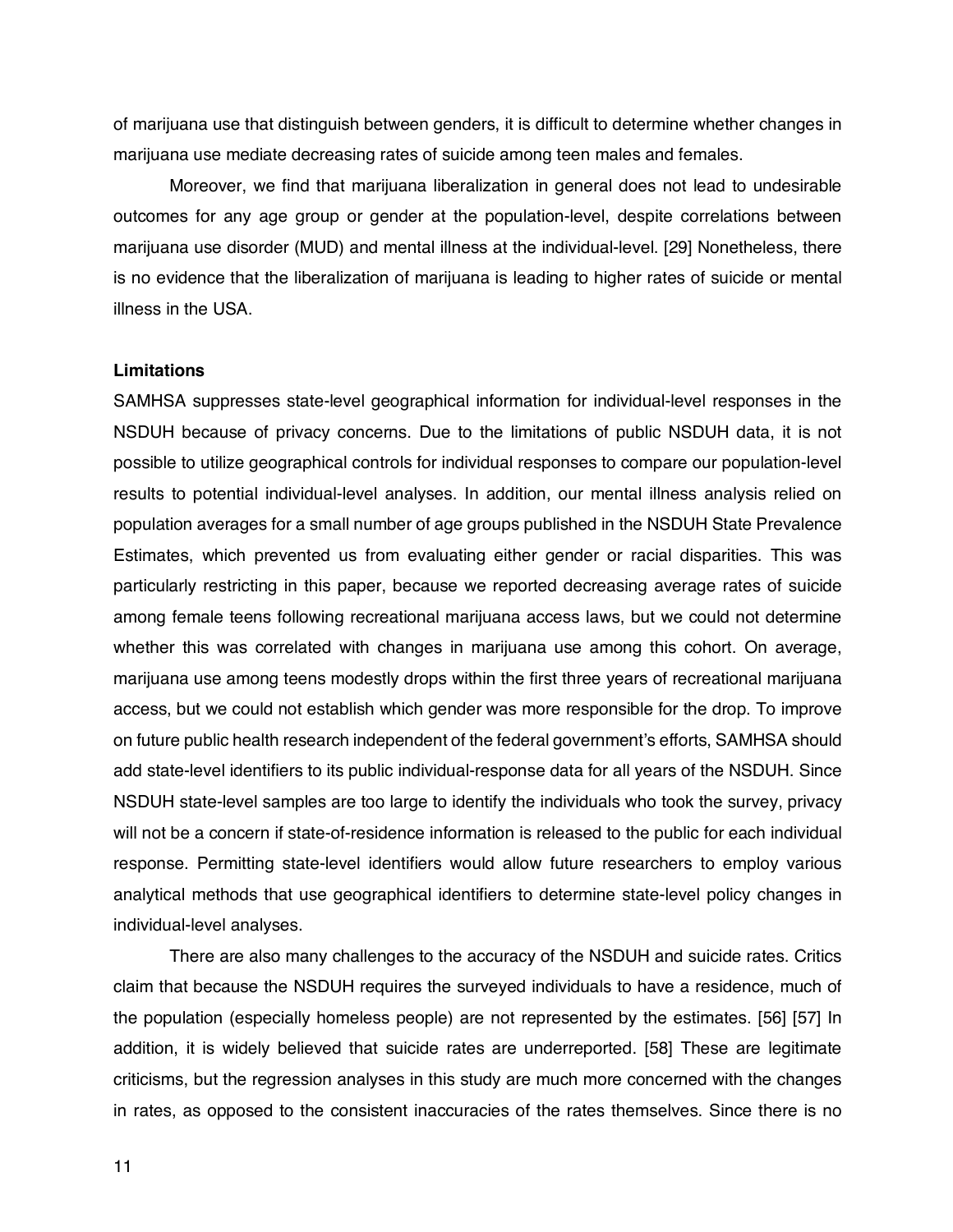reason to believe that states with recreational or medical marijuana access would be more or less likely to misreport suicides or mental illness, and consistent methods for collecting these data were employed for the entire period of interest for all dependent variables, we are confident that the coefficients reflect the relationships between evolving trends of cannabis availability and the mental health identifiers of interest.

However, population-level analyses of longitudinal (panel) data can be evaluated with multiple accepted methods from the medical literature. It is not clear that OLS is the most appropriate approach for this type of analysis and there's no objective method of determining which approach is preferable. Prominent similarly-designed analyses employing OLS have been replicated and extended, only to show that the results were not robust to additional years of data. For example, the observation that medical marijuana laws reduce opioid overdoses reversed after seven additional years of data were added to the regressions. [41] The replicating authors described the observations as spurious, since only 2.5% of the study population used medical cannabis, which they argued would unlikely contribute to significant changes in opioid-related mortality in either direction. Our analysis also replicated the approach of a highly cited study, using twelve additional years of data, but instead confirmed the original results.

#### **CONCLUSIONS**

The use of any drug, psychoactive or otherwise, entails certain risks along with any benefits. Cannabis is no exception. Critics of marijuana legalization point to studies showing correlations between heavy cannabis use and suicide, depression, and mental health disorders. [29] However, such studies that demonstrate correlation have yet to confirm causation, which should be determined by a model's ability to predict. [59] Although those reporting depression to SAMHSA have increasingly used marijuana since states began increasing access to regulated cannabis, [10] we observe no evidence that cannabis liberalization has predictive relationships with reports of any mental illness. In addition, recreational marijuana access is consistently followed by reductions in suicide for some male age groups. Anderson et al. had found similar relationships between medical marijuana access and suicide rates, and the lack of an association between mental health and medical marijuana access in our study is likely because recreational marijuana access is a superior substitute for medical marijuana access, requiring fewer barriers to purchase cannabis.

We propose as medicinal and recreational use of marijuana becomes more widespread and mainstream, concerns about the correlation between marijuana use and depression should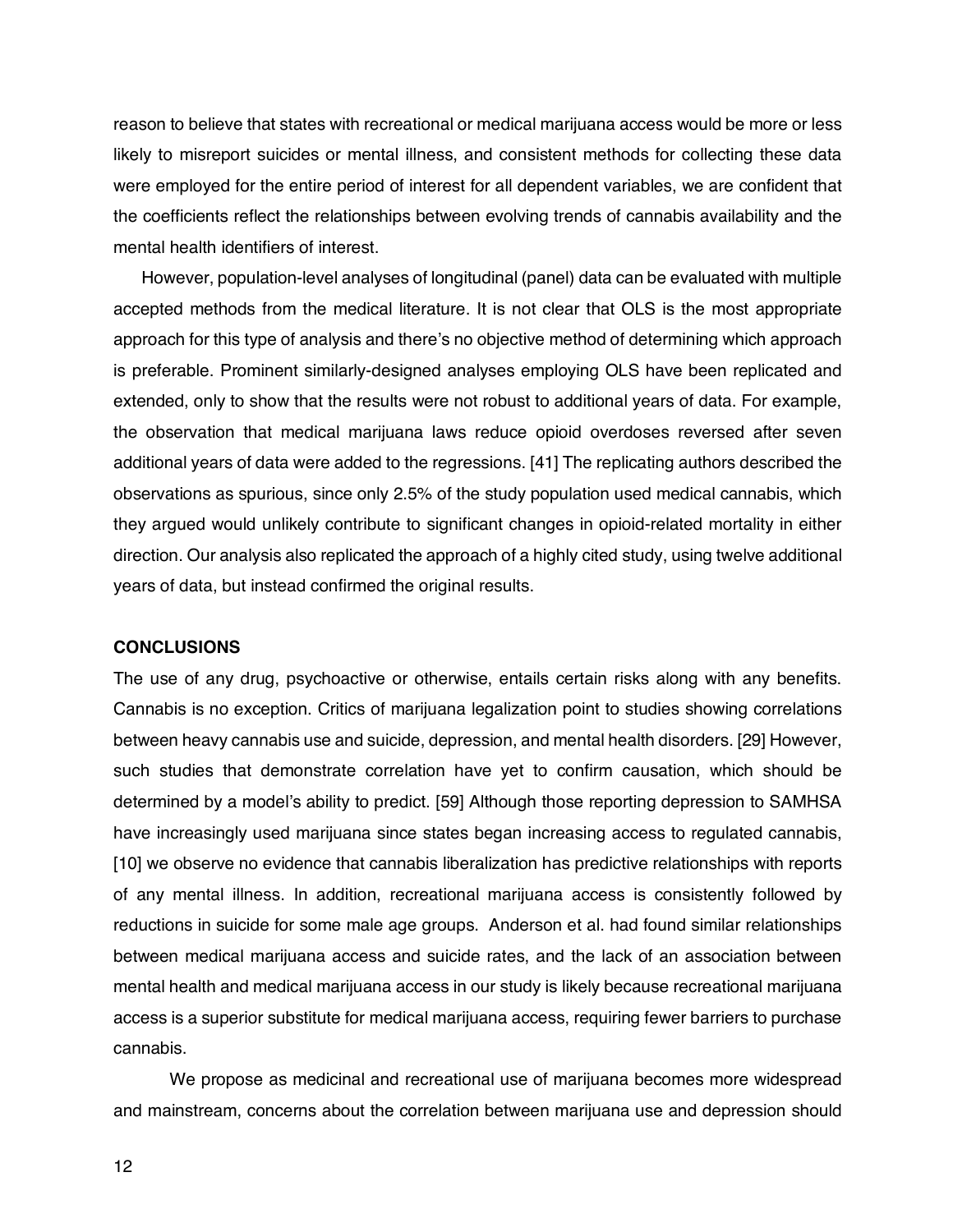not interfere with state or federal efforts to decriminalize or legalize cannabis. In fact, legalization will have the salutary effect of allowing more rigorous research—now inhibited by federal prohibition—into the further benefits, as well as any other potential harms, from the long-term use of marijuana, and promote safer use.

## **Author affiliations**

1 Department of Population and Quantitative Health Sciences, Case Western Reserve University School of Medicine, Cleveland, Ohio, USA

2 Drug Policy Project, Reason Foundation, Los Angeles, California, USA

3 Yale Law School, New Haven, Connecticut, USA

4 Department of Economics, Eller College of Management, University of Arizona, Tucson, Arizona, USA

5 Department of Health Policy Studies, Cato Institute, Washington, District of Columbia, USA

## **Contributors**

JJR designed the study, collected and organized the data, and wrote the majority of the paper. RC collected data for comparison purposes and provided useful suggestions. MS reviewed individual-level SAMHSA data and relayed invaluable descriptive statistics to describe marijuana users. JS conducted a literature review, wrote much of the introduction, and supervised the research.

### **References**

- [1] T. Van Green, "Americans overwhelmingly say marijuana should be legal for recreational or medical use," *News In The Numbers,* 16 April 2021.
- [2] J. Hudak, Marijuana: A Short History, Washington, D.C.: Brookings Institution, 2020.
- [3] J. Nadler, "H.R.3884 Marijuana Opportunity Reinvestment and Expungement Act of 2019," 2020.
- [4] SAMHSA, "Key Substance Use and Mental Health Indicators in the United States: Results from the 2019 National Survey on Drug Use and Health," Substance Abuse and Mental Health Services, Rockville, MD, 2020.
- [5] W. Pederson, "Does cannabis use lead to depression and suicidal behaviours? A population‐based longitudinal study," *Acta Psychiatrica Scandinavica,* vol. 118, no. 5, pp. 395-403, November 2008.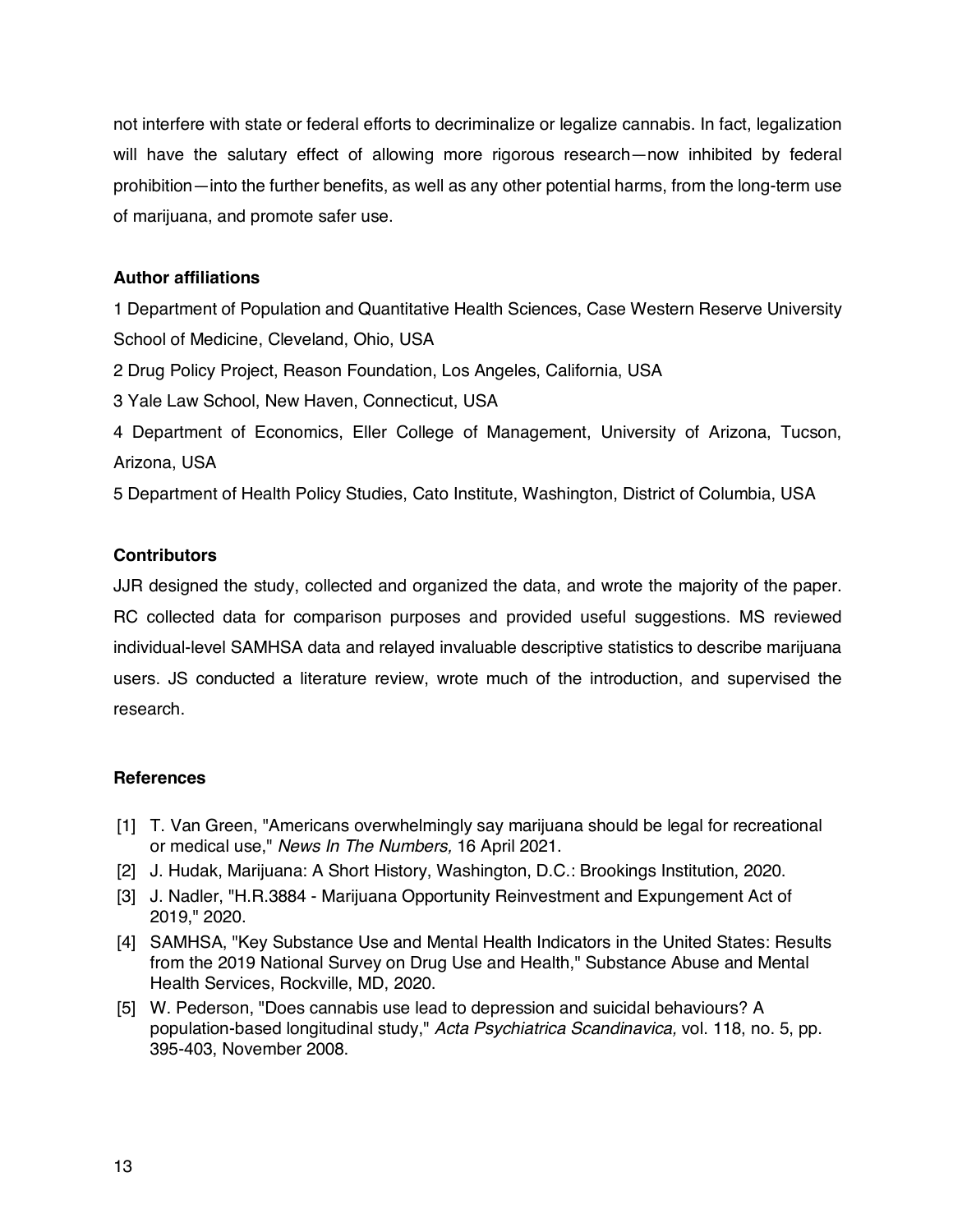- [6] S. Lev-Ran, M. Roerecke, T. P. George, K. McKenzie and J. Rehm, "The association between cannabis use and depression: a systematic review and meta-analysis of longitudinal studies," *Psychological Medicine,* vol. 44, no. 4, pp. 797-810, March 2014.
- [7] M. J. Delforterie, M. T. Lynskey, A. C. Huizink, H. E. Creemers, J. D. Grant, L. R. Few, A. L. Glowinski, D. J. Statham, T. J. Trull, K. K. Bucholz, P. F. Madden, A. C. Heath and A. Agrawal, "The relationship between cannabis involvement and suicidal thoughts and behaviors," *Drug and Alcohol Dependence,* vol. 150, pp. 98-104, 1 May 2015.
- [8] A. Agrawal, E. C. Nelson, K. K. Bucholz, R. Tillman, R. A. Grucza, D. J. Statham, P. A. Madden, N. G. Martin, A. C. Heath and M. T. Lynskey, "Major depressive disorder, suicidal thoughts and behaviours, and cannabis involvement in discordant twins: a retrospective cohort study," *Lancet Psychiatry,* vol. 4, no. 9, pp. 704-714, 1 September 2017.
- [9] M. R. Lynskey, A. L. Glowinski, A. A. Todorov, K. K. Bucholz, P. A. Madden, E. C. Nelson, D. J. Statham, N. G. Martin and A. C. Heath, "Major Depressive Disorder, Suicidal Ideation, and Suicide Attempt inTwins Discordant for Cannabis Dependence and Early-Onset Cannabis Use," *JAMA Psychiatry,* vol. 61, no. 10, pp. 1016-1032, 2004.
- [10] L. R. Gorfinkel, M. Stohl and D. Hasin, "Association of Depression With Past-Month Cannabis Use Among US Adults Aged 20 to 59 Years, 2005 to 2016," *JAMA Network Open,* vol. 3, no. 8, 18 August 2020.
- [11] M. D. Anderson, D. I. Rees and J. J. Sabia, "Medical Marijuana Laws and Suicides by Gender and Age," *American Journal of Public Health,* vol. 104, no. 12, pp. 2369-2376, December 2014.
- [12] R. A. Grucza, M. Hur, A. Agrawal, M. J. Krauss, A. D. Plunk, P. A. Cavazos-Rehg, F. J. Chaloupka and L. J. Bierut, "A Reexamination of Medical Marijuana Policies in Relation to Suicide Risk," *Drug and Alcohol Dependence,* vol. 152, pp. 68-72, 1 July 2015.
- [13] B. J. Bartos, C. E. Kubrin, C. Newark and R. McCleary, "Medical Marijuana Laws and Suicide," *Archives of Suicide Research,* vol. 24, no. 2, pp. 204-217, 14 June 2019.
- [14] L. Naji, T. Rosic, B. Dennis, M. Bhatt, N. Sanger, J. Hudson, N. Mouravska, L. Thabane and Z. Samaan, "The association between cannabis use and suicidal behavior in patients with psychiatric disorders: an analysis of sex differences," *Biology of Sex Differences,* vol. 9, no. 22, 11 June 2018.
- [15] SAMHSA, "2013-2014 NSDUH State Estimates Of Substance Use And Mental Disorders," Rockville, MD, 2015.
- [16] A. Golub, B. D. Johnson and E. Dunlap, "The Growth in Marijuana Use Among American Youths During the 1990s and the Extent of Blunt Smoking," *Journal of Ethnicity in Substance Abuse,* vol. 4, no. 3-4, p. 121, 2005.
- [17] SAMHSA, "National Survey on Drug Use and Health (NSDUH-2019)," Rockville, 2019.
- [18] Centers for Disease Control and Prevention, "Wide-ranging Online Data for Epidemiologic Research (WONDER)," Atlanta, 2020.
- [19] F. B. Ahmad and R. N. Anderson, "The Leading Causes of Death in the US for 2020," *JAMA,* vol. 325, no. 18, pp. 1829-1830, March 31, 2021.
- [20] A. M. Association, "Public Health Impacts of Cannabis Legalization," in *Council on Science and Public Health*, Chicago, November 2020.
- [21] M. Cerdá, M. Wall, K. M. Keyes, S. Galea and D. Hasin, "Medical marijuana laws in 50 states: Investigating the relationship between state legalization of medical marijuana and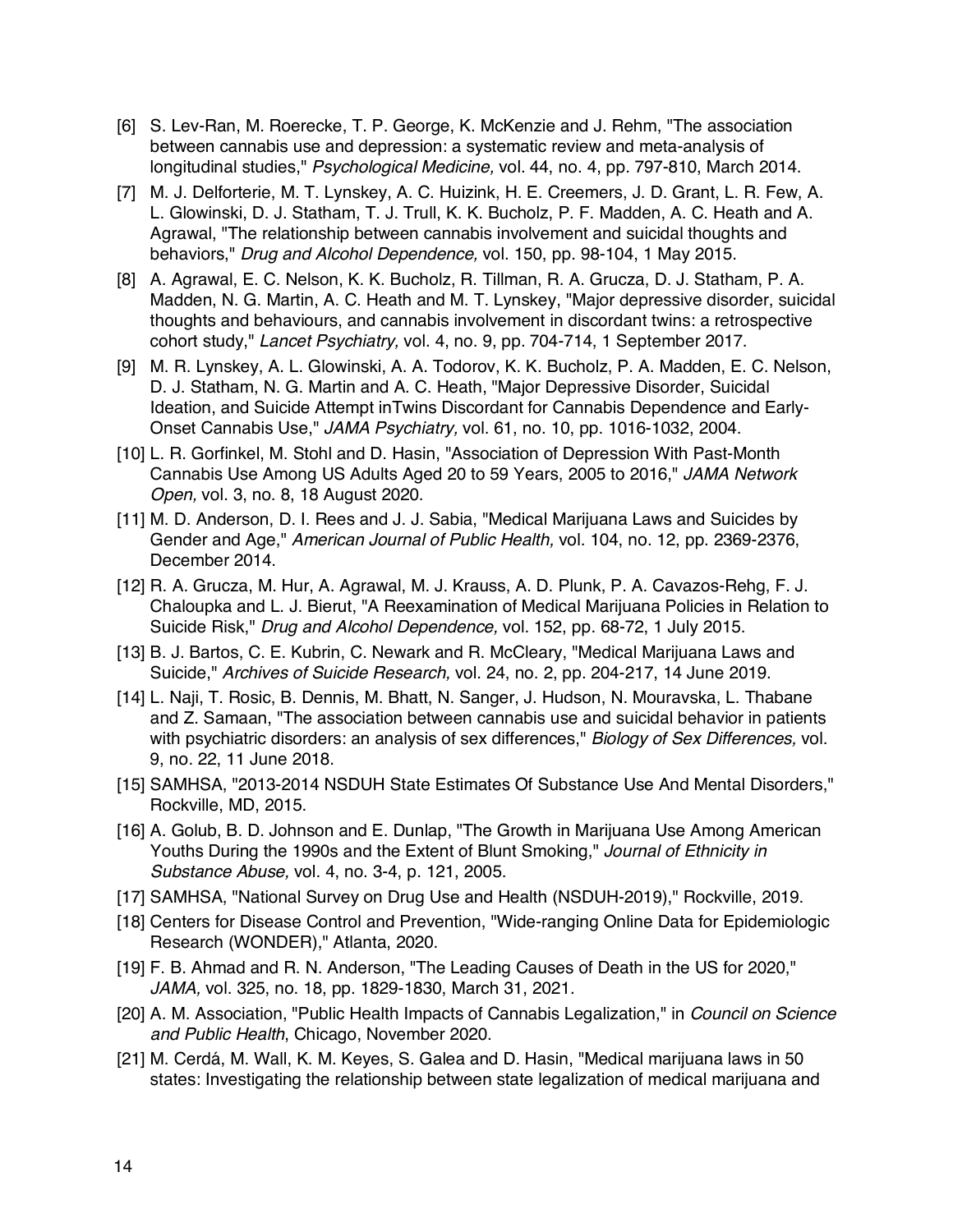marijuana use, abuse and dependence," *Drug and Alcohol Dependence,* vol. 120, no. 1–3, pp. 22-27, 1 January 2012.

- [22] M. D. Anderson, B. Hansen and D. I. Rees, "Medical Marijuana Laws and Teen Marijuana Use," *American Law and Economics Review,* vol. 17, no. 2, p. 495–528, 24 April 2015.
- [23] D. S. Hasin, M. Wall, K. M. Keyes, M. Cerdá, J. Schulenberg, P. M. O'Malley, S. Galea, R. Pacula and T. Feng, "Medical marijuana laws and adolescent marijuana use in the USA from 1991 to 2014: results from annual, repeated cross-sectional surveys," *The Lancet Psychiatry,* vol. 2, no. 7, pp. 601-608, July 2015.
- [24] A. L. Sarvet, M. M. Wall, D. S. Fink, E. Greene, A. Le, A. E. Boustead, R. L. Pacula, K. M. Keyes, M. Cerdá, S. Galea and D. S. Hasin, "Medical marijuana laws and adolescent marijuana use in the United States: a systematic review and meta-analysis," *Addiction,* vol. 113, no. 6, pp. 1003-1016, 22 February 2018.
- [25] R. G. Morris, M. TenEyck, J. C. Barnes and T. V. Kovandzic, "The Effect of Medical Marijuana Laws on Crime: Evidence from State Panel Data, 1990-2006," *PLOS One,* vol. 9, no. 3, 26 March 2014.
- [26] A. Huber III, R. Newman and D. LaFave, "Cannabis Control and Crime: Medicinal Use, Depenalization and the War on Drugs," *The B.E. Journal of Economic Analysis & Policy,*  vol. 16, no. 4, p. 20150167, 3 August 2016.
- [27] A. K. Dills, S. Goffard and J. Miron, "The Effects of Marijuana Liberalizations: Evidence from Monitoring the Future," *NBER,* p. 23779, September 2017.
- [28] R. L. Coley, S. S. Hawkins, M. Ghiani, C. Kruzik and C. F. Baum, "A quasi-experimental evaluation of marijuana policies and youth marijuana use," *The American Journal of Drug and Alcohol Abuse,* vol. 45, no. 3, pp. 292-303, 15 February 2019.
- [29] N. A. Kimbrel, A. R. Newins, E. A. Dedert, E. E. Van Voorhees, E. B. Elbogen, J. C. Naylor, H. R. Wagner, M. Brancu, VA Mid-Atlantic MIRECC Workgroup, J. C. Beckham and P. S. Calhoun, "Cannabis use disorder and suicide attempts in Iraq/Afghanistan-era veterans," *Journal of Psychiatric Research,* vol. 89, pp. 1-5, June 2017.
- [30] C. A. Fontanella, D. L. Steelesmith, G. Brock, J. A. Bridge, J. V. Campo and M. A. Fristad, "Association of Cannabis Use With Self-harm and Mortality Risk Among Youths With Mood," *JAMA Pediatrics,* vol. 175, no. 4, pp. 377-384, January 19, 2021.
- [31] E. C. Matthay, M. V. Kiang, H. Elser, L. Schmidt and K. Humphreys, "Evaluation of State Cannabis Laws and Rates of Self-harm and Assault," *JAMA Network Open,* vol. 4, no. 3, March 18, 2021.
- [32] National Academies of Sciences, Engineering, and Medicine, "The Health Effects of Cannabis and Cannabinoids: The Current State of Evidence and Recommendations for Research," National Academies Press, Washington, 2017.
- [33] D. M. Anderson and D. I. Rees, "The Public Health Effects of Legalizing Marijuana," *NBER,* vol. Working Paper 28647, April 2021.
- [34] S. D. Lynne-Landsman , M. D. Livingston and A. C. Wagenaar, "Effects of State Medical Marijuana Laws on Adolescent Marijuana Use," *American Journal of Public Health,* vol. 103, no. 8, pp. 1500-1506, 10 July 2013 .
- [35] E. L. Sevigny, R. L. Pacula and P. Heaton, "The effects of medical marijuana laws on potency," *International Journal of Drug Policy,* vol. 25, pp. 308-319, 8 January 2014.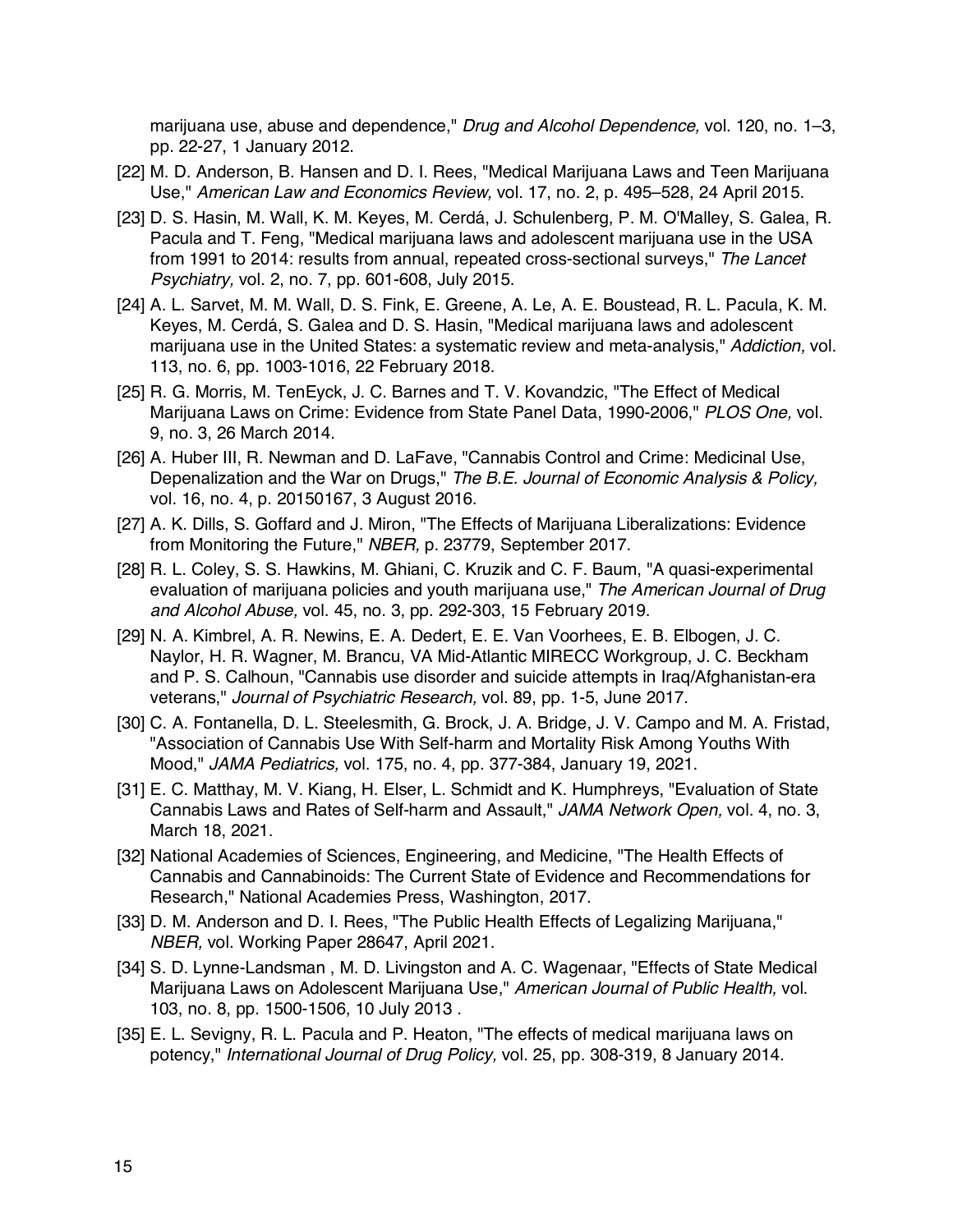- [36] R. L. Pacula, D. Powell, P. Heaton and E. L. Sevigny , "Assessing the effects of medical marijuana laws on marijuana use: the devil is in the details," *Journal of Policy Analysis and Management,* vol. 34, no. 1, pp. 7-31, Winter 2015.
- [37] J. Santaella-Tenorio, C. M. Mauro , M. M. Wall , J. H. Kim, M. Cerdá, K. M. Keyes , D. S. Hasin , S. Galea and S. S. Martins , "US Traffic Fatalities, 1985–2014, and Their Relationship to Medical Marijuana Laws," *American Journal of Public Health,* vol. 107, no. 2, pp. 336-342, 11 January 2017.
- [38] D. Powell, R. L. Pacula and M. Jacobson, "Do medical marijuana laws reduce addictions and deaths related to pain killers?," *Journal of Health Economics,* vol. 58, pp. 29-42, March 2018.
- [39] E. Andreyeva and B. Ukert, "The Impact of Medical Marijuana Laws and Dispensaries on Self-Reported Health," *Forum for Health Economics and Policy,* vol. 22, no. 2, p. 20190002, 16 October 2019.
- [40] A. Hollingsworth, C. Wing and A. Bradford, "Comparative Effects of Recreational and Medical Marijuana Laws On Drug Use Among Adults and Adolescents," *SSRN,* 19 August 2020.
- [41] C. L. Shover, C. S. Davis, S. C. Gordon and K. Humphreys, "Association between medical cannabis laws and opioid overdose mortality has reversed over time," *PNAS,* vol. 116, no. 26, pp. 12624-12626, 2019.
- [42] N. W. Chan, J. Burkhardt and M. Flyr, "The Effect of Recreational Marijuana Legalization and Dispensing on Opioid Mortality," *Economic Inquiry,* vol. 58, no. 2, pp. 589-606 , 6 August 2019 .
- [43] B. J. McMichael, R. L. Horn and W. K. Viscusi, "The impact of cannabis access laws on opioid prescribing," *Journal of Health Economics,* vol. 69, p. 102273, January 2020.
- [44] *State v. Twilleager, 524 P.2d 567 (Or. Ct. App. 1974).*
- [45] *Bradley v. United States, 410 U.S. 605,* 1973.
- [46] S. Markowitz, P. Chatterji and R. Kaestner, "Estimating the impact of alcohol policies on youth suicides," *Journal of Mental Health Policy Economics,* vol. 6, no. 1, pp. 37-46, March 2003.
- [47] J. Birckmayer and D. Hemenway, "Minimum-age drinking laws and youth suicide, 1970- 1990.," *American Journal of Public Health,* vol. 89, no. 9, pp. 1365-1368, 1999.
- [48] N. E. Jones, C. F. Pieper and L. S. Robertson, "The effect of legal drinking age on fatal injuries of adolescents and young adults.," *American Journal of Public Health,* vol. 82, no. 1, pp. 112-115, January 1992.
- [49] L. S. Robertson, "Science and public health principles used to reduce road deaths," *American Journal of Public Health,* vol. 104, no. 12, pp. 2256-2258, December 2014.
- [50] C. Carpenter, "Heavy alcohol use and youth suicide: Evidence from tougher drunk driving laws," *Journal of Policy Analysis and Management,* vol. 23, no. 4, pp. 831-842, May 2004.
- [51] C. Carpenter, "How do Zero Tolerance Drunk Driving Laws work?," *Journal of Health Economics,* vol. 23, no. 1, pp. 61-83, January 2004.
- [52] J. A. Miron and E. Tetelbaum, "Does the Minimum Legal Drinking Age Save Lives?," *Economic Inquiry,* vol. 47, no. 2, pp. 317-336, April 2009.
- [53] J. A. Thornton, "Does More Medical Care Improve Population Health? New Evidence for an Old Controversy," *Applied Economics,* vol. 34, no. 1, pp. 3325-3336, 14 October 2011.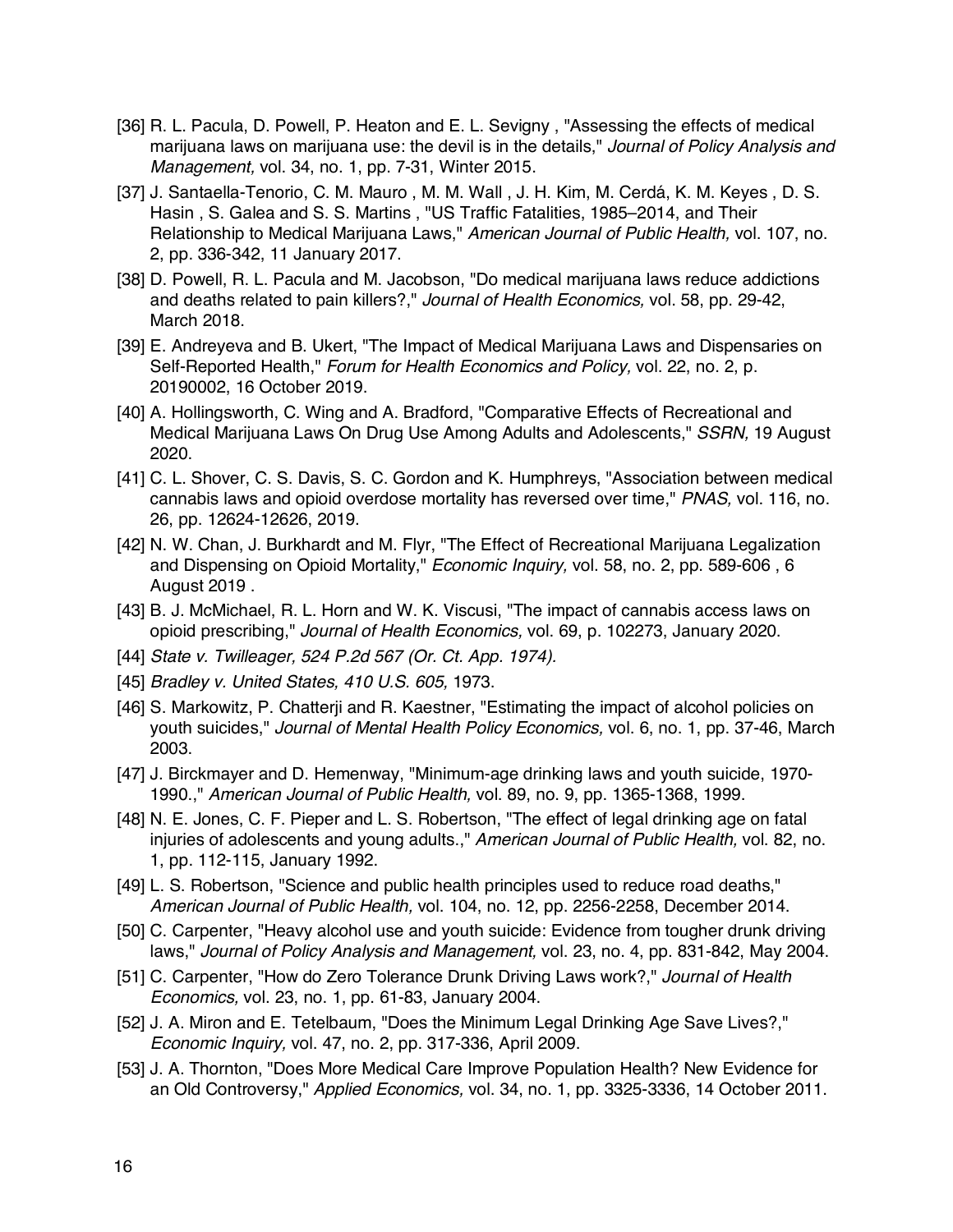- [54] H. Hedegaard, S. C. Curtin and M. Warner, "Increase in Suicide Mortality in the United States, 1999–2018," *NCHS Data Brief,* vol. 362, 2020.
- [55] D. M. Anderson, D. I. Rees, J. J. Sabia and S. Safford, "Association of Marijuana Legalization With Marijuana Use Among US High School Students, 1993-2019," *JAMA Network Open,* vol. 4, no. 9, 7 September 2021.
- [56] P. Reuter, J. P. Caulkins and G. Midgette, "Heroin use cannot be measured adequately with a general population survey," *Addiction,* p. https://doi.org/10.1111/add.15458, March 2, 2021.
- [57] S. Hedden, J. Gfroerer, P. Barker, S. Smith, M. R. Pemberton, L. M. Saavedra, V. L. Forman-Hoffman, H. Ringeisen and S. P. Novak, Comparison of NSDUH Mental Health Data and Methods with Other Data Sources, Rockville, MD: Department of Health and Human Services, 2012.
- [58] M. Warshauer and M. Monk, "Problems in suicide statistics for whites and blacks.," *American Journal of Public Health,* vol. 68, no. 4, pp. 383-388, April 1978.
- [59] K. J. Arrow, "Uncertainty and the Welfare Economics of Medical Care," *The American Economic Review,* vol. 53, no. 5, pp. 941-973, December 1963.
- [60] J. S. Koopman and J. W. Lynch, "Individual causal models and population system models in epidemiology.," *American Journal of Public Health,* vol. 89, no. 8, pp. 1170-1174, 7 October 1999.
- [61] Bureau of Labor Statistics, "Databases, Tables & Calculators by Subject," Washington, 2020.
- [62] Tax Policy Center, "State Alcohol Excise Taxes," Washington, 2020.
- [63] National Institute on Alcohol Abuse and Alcoholism, "Surveillance Report #117," National Institutes of Health, Washington, DC, 2020.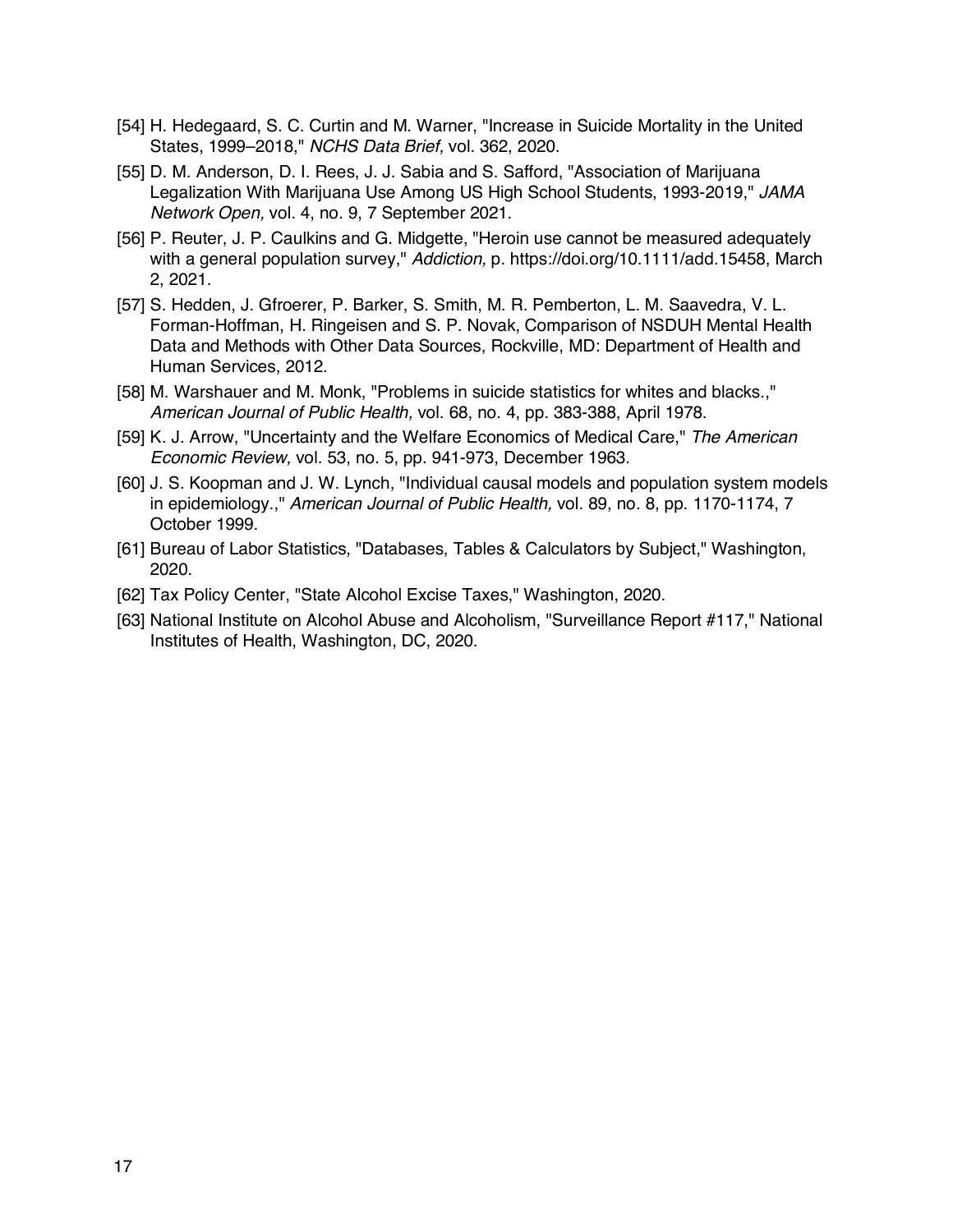# **Tables and Figures**

| State                    | <b>FIPS</b> | <b>Recreational Effective</b> | <b>Medical Effective</b> | Decriminalized Effective |
|--------------------------|-------------|-------------------------------|--------------------------|--------------------------|
| Alabama                  | 1           |                               |                          |                          |
| Alaska                   | 2           | 2/24/15                       | 3/4/99                   | 5/27/1975-2/4/1991       |
| Arizona                  | 4           | 11/30/20                      | 4/14/11                  |                          |
| Arkansas                 | 5           |                               | 6/30/17                  |                          |
| California               | 6           | 11/9/16                       | 11/6/96                  | 1/1/76                   |
| Colorado                 | 8           | 12/10/12                      | 6/1/01                   | 7/1/75                   |
| Connecticut              | 9           | 7/1/21                        | 10/1/12                  | 7/1/11                   |
| Delaware                 | 10          |                               | 7/1/11                   | 1/18/16                  |
| District of Columbia     | 11          | 2/26/15                       | 7/29/13                  | 7/17/14                  |
| Florida                  | 12          |                               | 3/18/19                  |                          |
| Georgia                  | 13          |                               |                          |                          |
|                          |             |                               |                          |                          |
| Hawaii                   | 15          |                               | 6/14/00                  | 1/11/20                  |
| Idaho                    | 16          |                               |                          |                          |
| Illinois                 | 17          | 1/1/20                        | 9/2/14                   | 7/29/16                  |
| Indiana                  | 18          |                               |                          |                          |
| lowa                     | 19          |                               |                          |                          |
| Kansas                   | 20          |                               |                          |                          |
| Kentucky                 | 21<br>22    |                               |                          |                          |
| Louisiana                | 23          |                               |                          | 8/1/21                   |
| Maine                    | 24          | 1/30/17                       | 12/23/99                 | 4/1/76                   |
| Maryland                 |             | 12/15/16                      | 4/17/17<br>1/1/13        | 10/1/14<br>1/2/09        |
| Massachusetts            | 25          |                               |                          |                          |
| Michigan                 | 26          | 12/6/18                       | 12/4/08                  | 4/11/76                  |
| Minnesota<br>Mississippi | 27<br>28    |                               |                          | 7/1/77                   |
| Missouri                 | 29          |                               | 6/28/19                  | 1/1/17                   |
| Montana                  | 30          | 1/1/21                        | 11/2/04                  |                          |
| Nebraska                 | 31          |                               |                          | 1/1/79                   |
| Nevada                   | 32          | 1/1/17                        | 10/1/01                  | 10/1/01                  |
| New Hampshire            | 33          |                               | 12/28/15                 | 9/16/17                  |
| New Jersey               | 34          | 2/22/21                       | 8/9/12                   |                          |
| New Mexico               | 35          | 6/29/21                       | 7/1/07                   | 7/1/19                   |
| New York                 | 36          | 3/31/21                       | 12/23/15                 | 7/29/77                  |
| North Carolina           | 37          |                               |                          | 7/1/77                   |
| North Dakota             | 38          |                               | 10/29/18                 | 8/1/19                   |
| Ohio                     | 39          |                               | 9/8/16                   | 7/1/76                   |
| Oklahoma                 | 40          |                               | 8/25/18                  |                          |
| Oregon                   | 41          | 7/1/15                        | 12/3/98                  | 10/5/73                  |
| Pennsylvania             | 42          |                               | 11/1/17                  |                          |
| Rhode Island             | 44          |                               | 1/3/06                   | 4/1/13                   |
| South Carolina           | 45          |                               |                          |                          |
| South Dakota             | 46          |                               |                          |                          |
| Tennessee                | 47          |                               |                          |                          |
| Texas                    | 48          |                               |                          |                          |
| Utah                     | 49          |                               | 12/3/18                  |                          |
| Vermont                  | 50          | 7/1/18                        | 7/1/06                   | 7/1/13                   |
| Virginia                 | 51          | 7/1/21                        | 7/1/21                   | 7/1/20                   |
| Washington               | 53          | 12/6/12                       | 12/3/98                  |                          |
| West Virginia            | 54          |                               | 3/5/20                   |                          |
| Wisconsin                | 55          |                               |                          |                          |
| Wyoming                  | 56          |                               |                          |                          |

### **Table 1** Effective dates of marijuana liberalization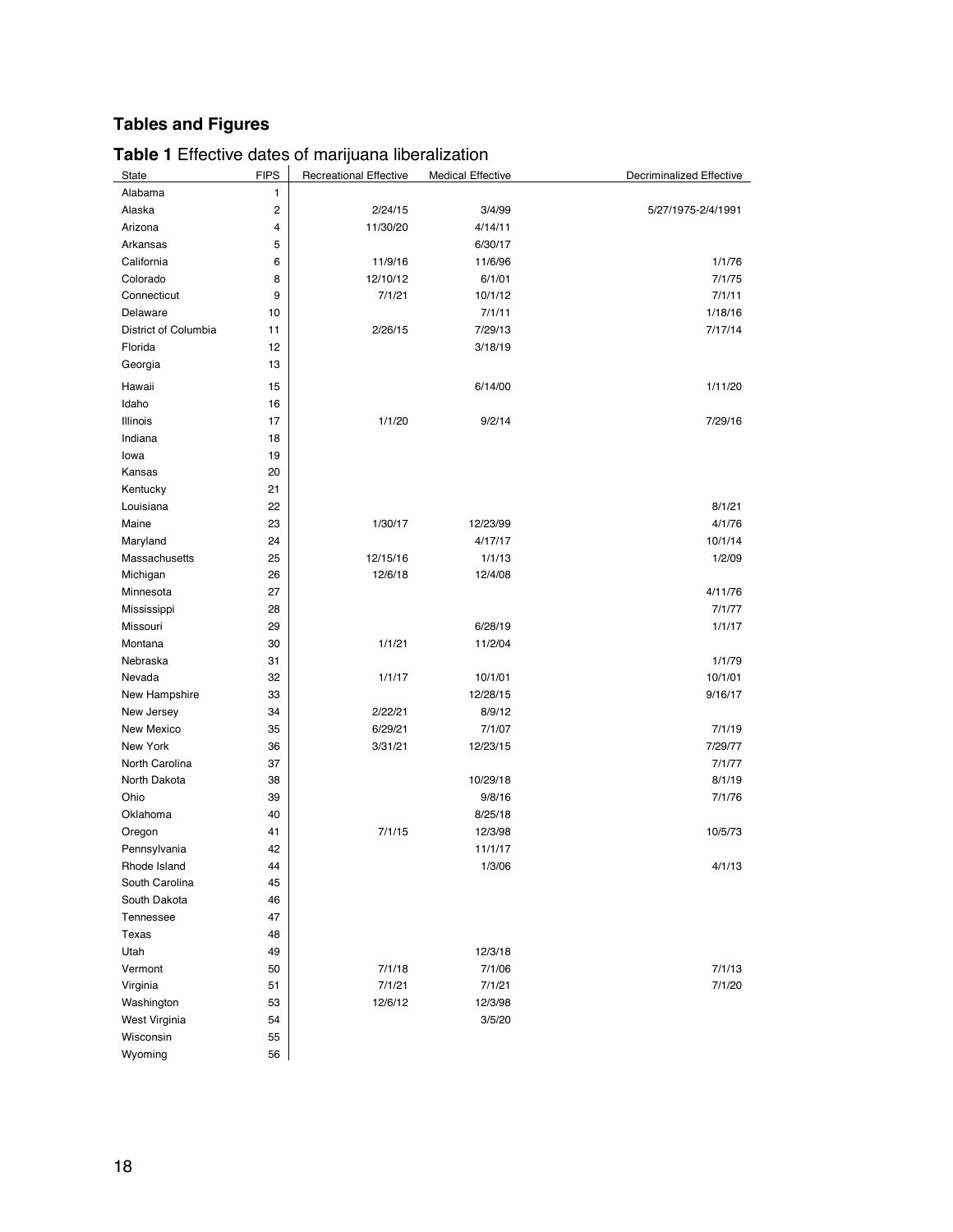**Figure 1** Past-Month Marijuana Use Rate Among Ages 18 and Up Before and After Recreational Marijuana Law (AK, CA, CO, DC, MN, MA, OR, WA)



**Figure 2** Past-Month Marijuana Use Rate Among Ages 12 to 17 Before and After Recreational Marijuana Law (AK, CA, CO, DC, MN, MA, OR, WA)

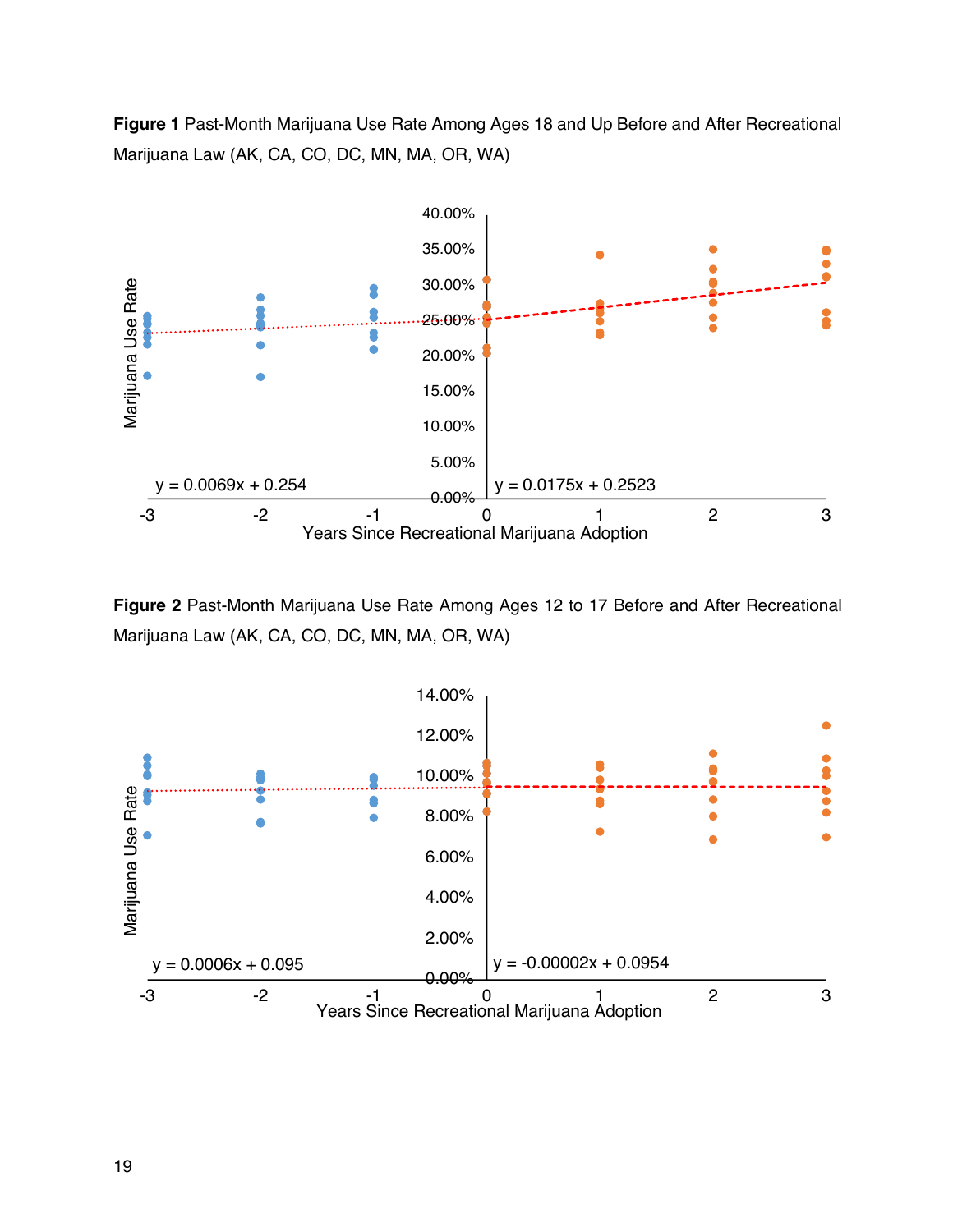**Figure 3** Suicide Death Rate Among Males Age 40 to 49 Before and After Recreational Marijuana Law (AK, CA, CO, DC, MN, MA, OR, WA)



**Figure 4** Suicide Death Rate Among Females All Ages Before and After Recreational Marijuana Law (AK, CA, CO, DC, MN, MA, OR, WA)

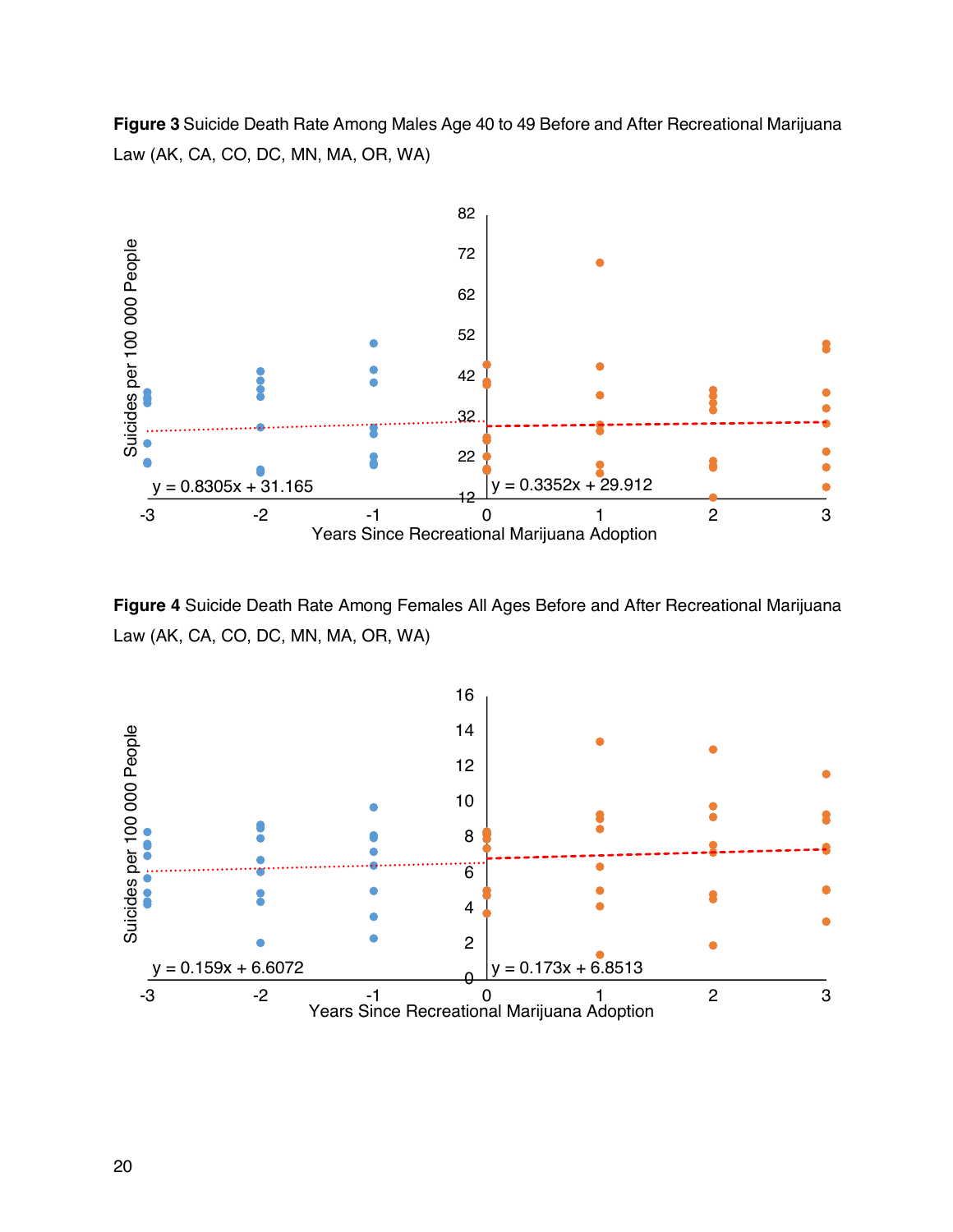**Figure 5** Suicide Death Rate Among Males All Ages Before and After Recreational Marijuana Law (AK, CA, CO, DC, MN, MA, OR, WA)



**Figure 6** Suicide Death Rate Among Females Age 15 to 19 Before and After Recreational Marijuana Law (AK, CA, CO, DC, MN, MA, OR, WA)

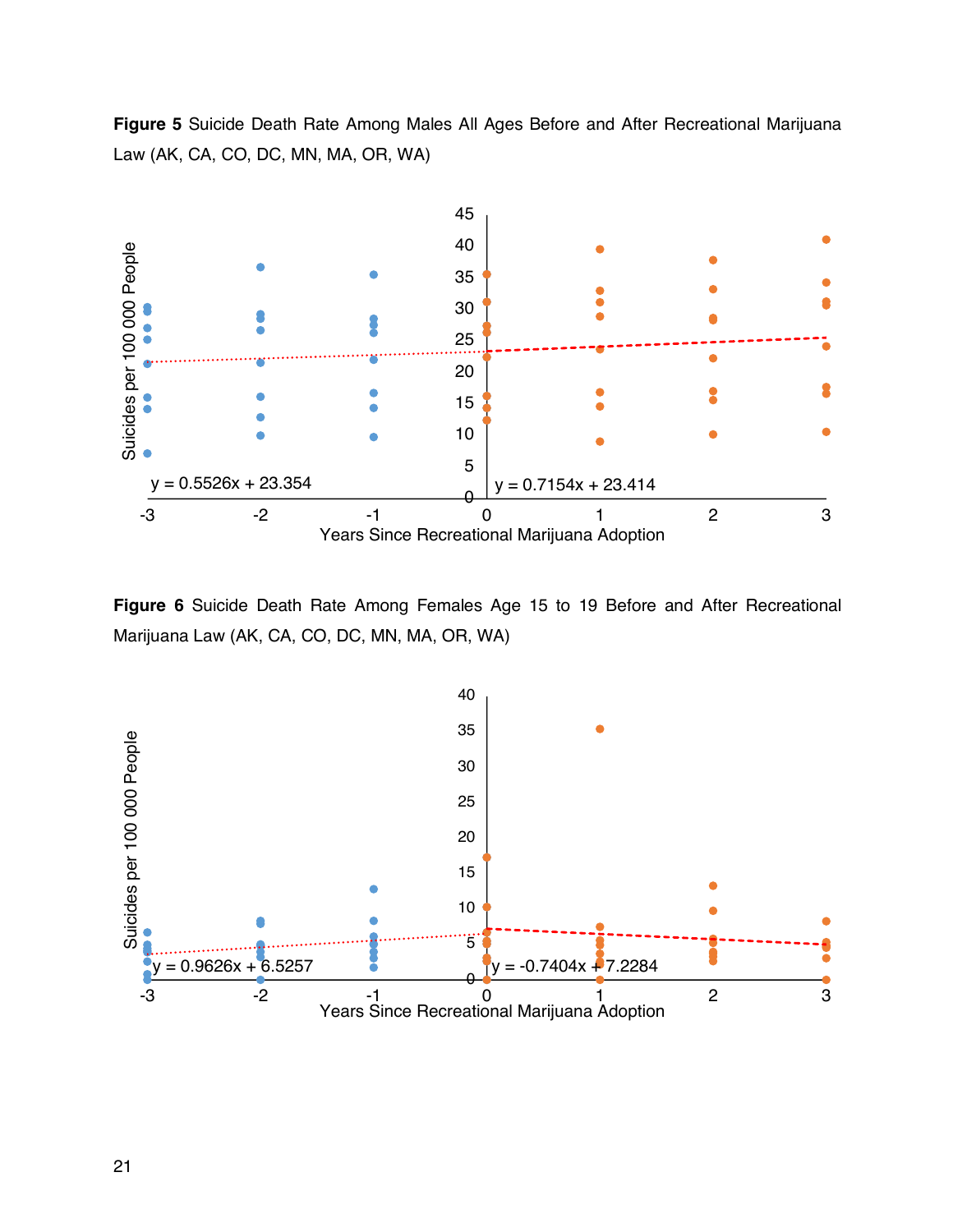**Figure 7** Suicide Death Rate Among Males Age 15 to 19 Before and After Recreational Marijuana Law (AK, CA, CO, DC, MN, MA, OR, WA)



*Note*. On the x-axis, zero represents when states permitted recreational marijuana access. Linear regression trend line equations are displayed in the bottom left of each section, representing trends before and after the recreational marijuana access law became effective at year 0.